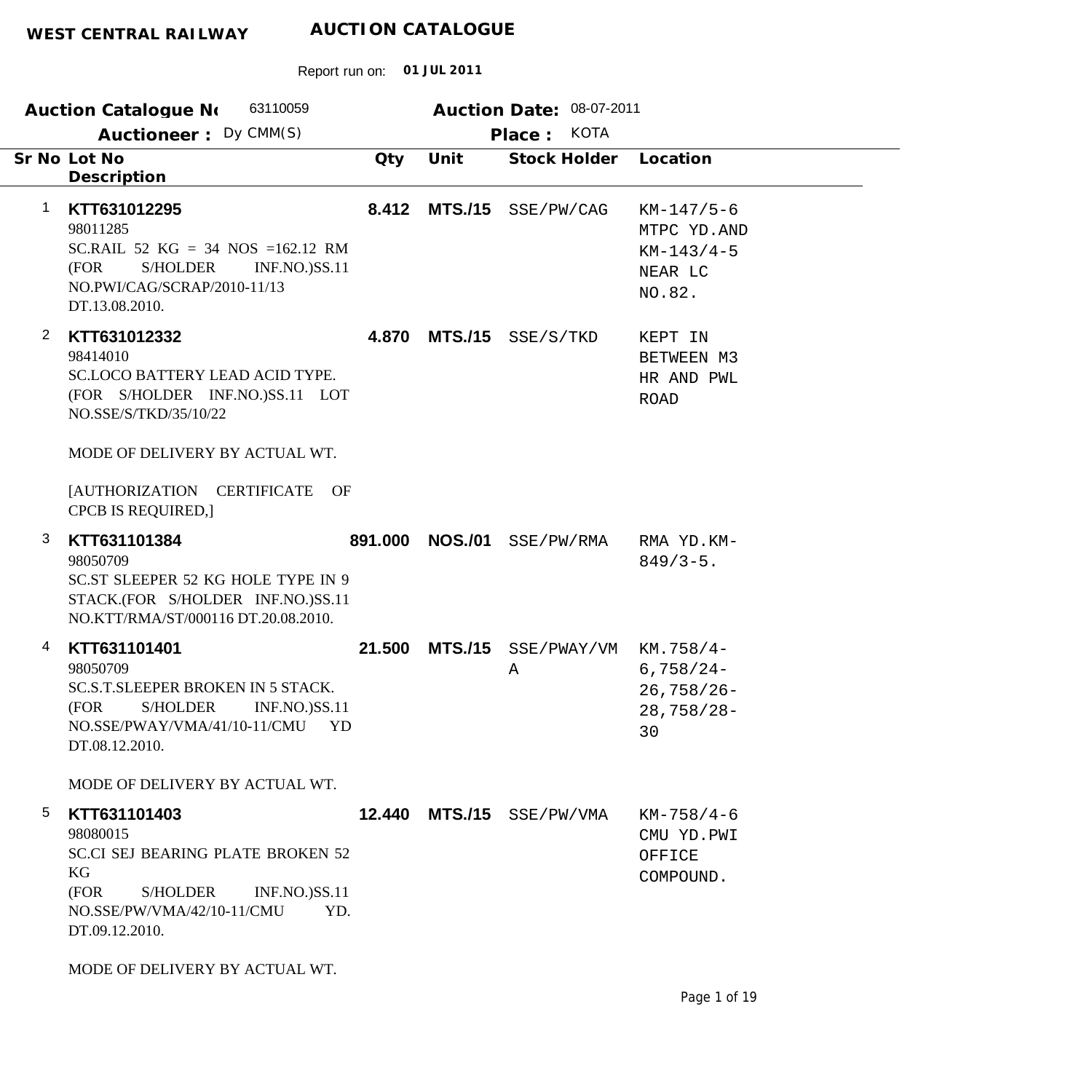|                | Sr No Lot No<br>Description                                                                                                                                                                                                                        | Qty    | Unit           | Stock Holder Location       |                                                                                                             |
|----------------|----------------------------------------------------------------------------------------------------------------------------------------------------------------------------------------------------------------------------------------------------|--------|----------------|-----------------------------|-------------------------------------------------------------------------------------------------------------|
| 6              | KTT631101406<br>98080015<br>SC.GR-II CI POT BROKEN ATTACHED<br>WITH/WITHOUT TIEBAR COTTERS<br><b>S/HOLDER</b><br><b>INF.NO.)SS.11</b><br>(FOR<br>NO.SSE/PW/N/GGC/SC./10-11/02<br>DT.10.06.2010.<br>MODE OF DELIVERY BY ACTUAL WT.                  | 29.855 | <b>MTS./15</b> | SSE/PW/N/GG<br>$\mathsf{C}$ | KM-1091/31<br>TO 1092/7<br><b>BEHIND</b><br>SSE/PWI/N/G<br>GC OFFICE<br>AND SSE<br>$(SIG.)$ GGC<br>OFFICE . |
| $\overline{7}$ | KTT631101407<br>98090800<br><b>SC.ST SLEEPER BROKEN 52 KG/90 R IN</b><br>13 STACK.<br>(FOR<br>S/HOLDER<br><b>INF.NO.)SS.11</b><br>NO.SSE/PW/N/GGC/SC./10-11/04<br>DT.12.06.2010.<br>MODE OF DELIVERY BY ACTUAL WT.                                 |        | 54.195 MTS./15 | SSE/PW/N/GG<br>$\mathsf{C}$ | KM-1091/31-<br>33 IN FRONT<br>SSE/P/GGC<br>OFFICE.                                                          |
| 8              | KTT631102423<br>98415418<br>SC.U/S WOODEN SLEEPER BG/MG/OFF<br>SIZE AND WOODEN BLOCK OFF SIZES<br>IN 5 STACK.<br>(FOR<br><b>S/HOLDER</b><br><b>INF.NO.)SS.11</b><br>NO.SSE/PWAY/C/KTT/10-11/01<br>DT.17.12.2010.<br>MODE OF DELIVERY BY ACTUAL WT. |        | 9.953 MTS./15  | SSE/PW/C/KT<br>$\mathbf T$  | OFFICE<br>COMPOUND<br>SSE/PWAY/C<br>KTT.                                                                    |
| 9              | KTT631102426<br>98050709<br>SC.U/S ST SLEEPER BROKEN 90 R/52 KG<br><b>BG</b><br>(FOR<br><b>INF.NO.)SS.11</b><br><b>S/HOLDER</b><br>NO.SE/PWAY/LKE/ST SLEEPER/10-11/282<br>DT.15.10.2010<br>MODE OF DELIVERY BY ACTUAL WT.                          |        | 5.320 MTS./15  | SSE/PW/LKE                  | SSE/PWAY/LK<br>E OFFICE<br>COMPOUND.                                                                        |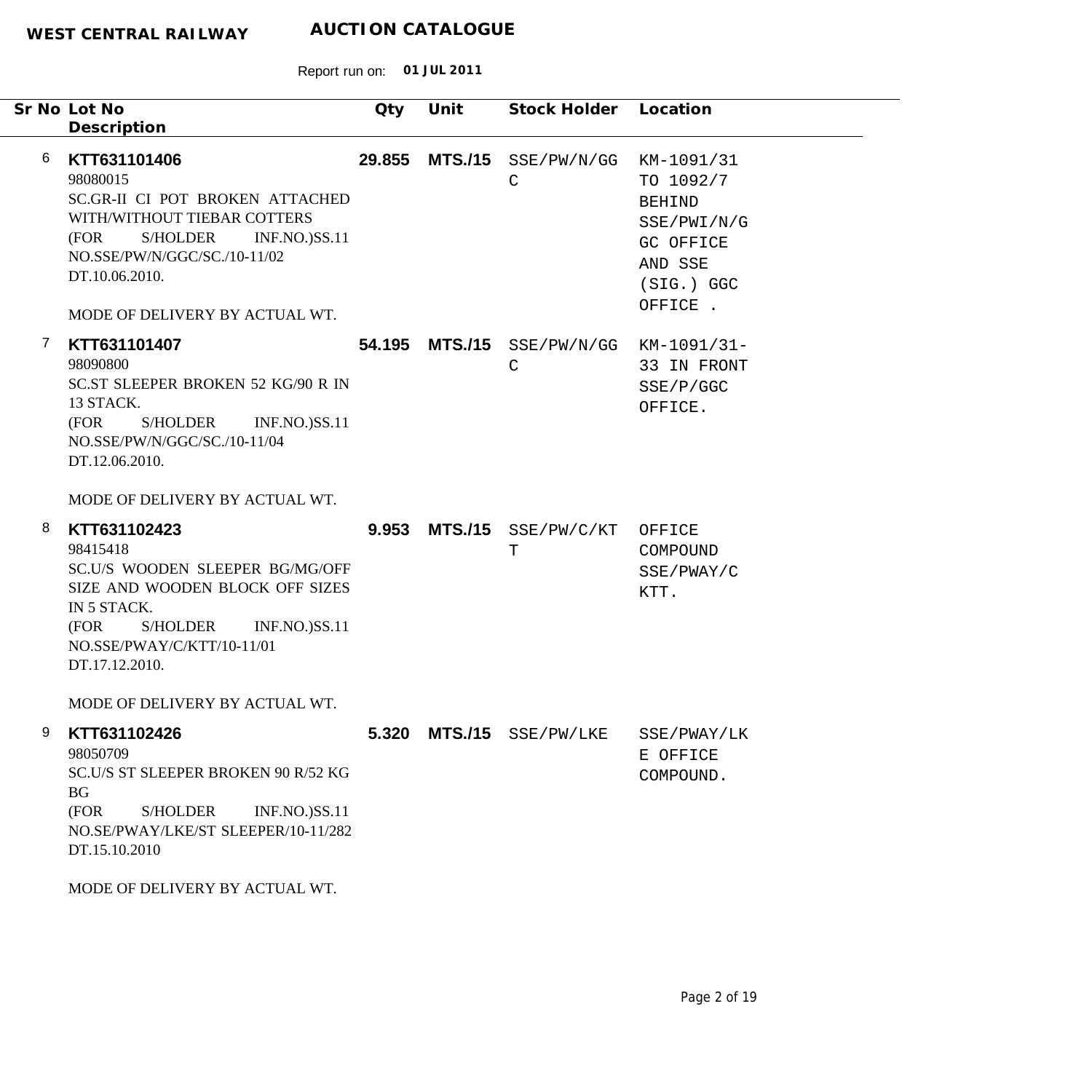|                  | Sr No Lot No<br>Description                                                                                                                                                                                                                                           | Qty      | Unit           | Stock Holder Location                      |                                                                                     |
|------------------|-----------------------------------------------------------------------------------------------------------------------------------------------------------------------------------------------------------------------------------------------------------------------|----------|----------------|--------------------------------------------|-------------------------------------------------------------------------------------|
| 10               | KTT631102432<br>98050709<br><b>SC.U/S ST SLEEPER</b><br>(FOR<br>S/HOLDER<br><b>INF.NO.)SS.11</b><br>NO.KOTA/SGZ/SGZ<br>YD/ST/0334/13<br>DT.10/12.01.11                                                                                                                | 3353.000 | <b>NOS./01</b> | SSE/PW/SGZ                                 | $KM-787/26-$<br>787/32 &<br>$787/21 - 31$<br>SGZ<br>YD.[M.P.]                       |
| 11               | KTT631102491<br>98011285<br>SCRAP RAIL 52 KG U/S = 33 NOS =<br>145.23 RM<br>(FOR<br>S/HOLDER<br><b>INF.NO.)SS.11</b><br>NO.SSE/PW/SWM/RAIL/24 DT.28.01.2011.                                                                                                          |          |                | 7.536 MTS./15 SSE/PW/SWM                   | KM-1047/27-<br>29.                                                                  |
| 12 <sup>12</sup> | KTT631103537<br>98080106<br><b>SCRAP</b><br>$CST-9$<br>US <sub>1</sub><br><b>PLATE</b><br>BROKEN/UNBROKEN RUSTED WITH OR<br>WITHOUT TIE BAR ETC. $= 2600$ NOS<br>(FOR STOCK HOLDER INF. NO.)<br>SSE/PW/BTE/10-11/18 (A) DT.06.01.11<br>MODE OF DELIVERY BY ACTUAL WT. |          |                | 116.960 MTS./15 SSE/PW/BTE                 | <b>BTE</b><br>YD.1211/35<br>TO 1212/03                                              |
| 13               | KTT631103550<br>98415918<br>SCRAP U/S WOODEN SLEEPERS OFF<br>$SIZE = 3050 NOS (FOR STOCK HOLDER)$<br>INF. NO. ) SSE/PW/N/GGC/SCRAP/10-<br>11/28 DT. 12.02.11                                                                                                          |          |                | 149.602 MTS./15 SSE/PW/N/GG<br>$\mathsf C$ | KM.<br>$1091/19-$<br>1092/09<br>SSE/PW/N/GG<br>C COMPOUND<br>AND RE<br><b>STORE</b> |
| 14               | KTT631104005<br>98050709<br>SCRAP ST SLEEPER ORDINERY 52 KG<br>90 R UNBROKEN 171 LBS<br><b>S/HOLDER</b><br>SS.11<br>(FOR<br>INF.NO.<br>NO.SSE/PW/SWM/ST/30 DT.19.02.11                                                                                                |          |                | 900.000 NOS./01 SSE/PW/SWM                 | KM-1029/19-<br>21                                                                   |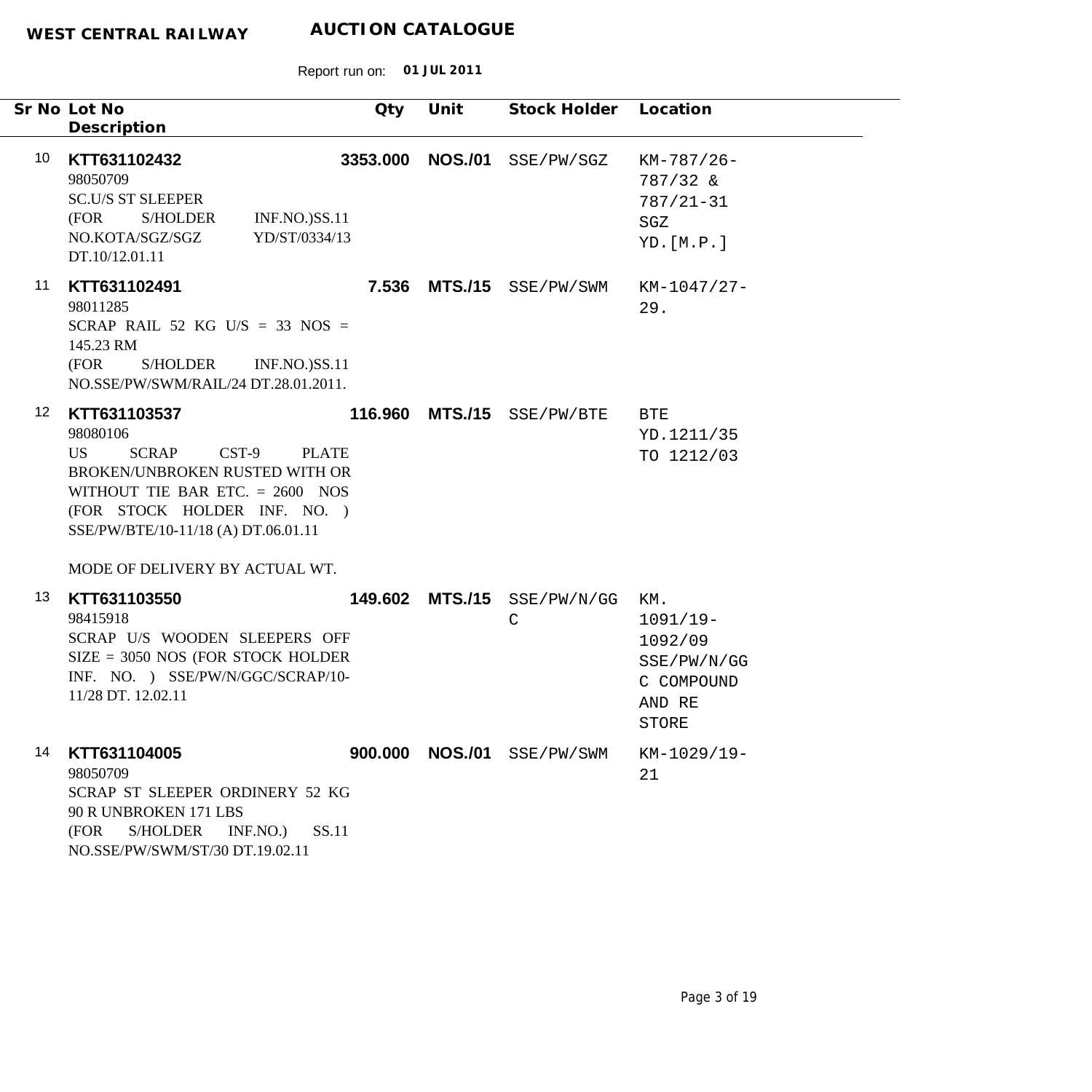| Sr No Lot No<br>Description                                                                                                                                                                              | Qty    | Unit           | Stock Holder                | Location                                                   |
|----------------------------------------------------------------------------------------------------------------------------------------------------------------------------------------------------------|--------|----------------|-----------------------------|------------------------------------------------------------|
| 15<br>KTT631104034<br>98011285<br>SCRAP RAIL 90 R/90 LBS U/S = $254$ NOS<br>$=$ 822.27 RM IN 02 STACK. (FOR<br>INF.NO.<br>SS.11<br><b>S/HOLDER</b><br>NO.SSE/PWAY/N/GGC/SCRAP/10-11/24<br>DT.11.02.2011. | 36.681 | <b>MTS./15</b> | SSE/PW/N/GG<br>$\mathsf{C}$ | KM-1091/27-<br>31 IN FRONT<br>OF RLY<br>SR.SEC.SCHO<br>OL. |
| 16<br>KTT631104040<br>98080106<br><b>SHIELD</b><br><b>SCRAP</b><br><b>END</b><br>OF LOCO<br>TRACTION MOTOR (FOR S/HOLDER<br><b>INF.NO.)SS.11</b><br>NO.LOT<br>NO.SSE/S/TRS/35/10/48                      | 5.000  |                | $MTS./15$ $SSE/S/TKD$       | NEAR ROAD<br>BET. M3HR TO<br>PWL.                          |
| 17<br>KTT631104043<br>98050013<br>SCRAP CI BRAKE BLOCK. (FOR<br><b>INF.NO.)SS.11</b><br>NO.LOT<br><b>S/HOLDER</b><br>NO.SSE/S/TRS/35/10/51                                                               | 20,000 |                | $MTS./15$ SSE/S/TKD         | NEAR RD.<br>BET. M3HR TO<br>PWL.                           |
| 18<br>KTT631104045<br>98050126<br>SCRAP GEAR CASE OF LOCO (FOR<br><b>S/HOLDER</b><br><b>INF.NO.)SS.11</b><br>NO.LOT<br>NO.SSE/S/TRS/35/10/53                                                             | 6.000  |                | MTS./15 SSE/S/TKD           | OPPOSITE<br>PIT WHEEL<br>LATHE.                            |
| 19<br>KTT631104046<br>98050096<br>SCRAP TURNING & BORING (FOR<br><b>S/HOLDER</b><br><b>INF.NO.)SS.11</b><br>NO.LOT<br>NO.SSE/S/TRS/35/10/54                                                              | 20,000 | <b>MTS./15</b> | SSE/S/TKD                   | NEAR PIT<br>WHEEL<br>LATHE.                                |
| 20<br>KTT631104048<br>98011509<br>SCRAP PINION OF TM & SPRING<br>(HELICAL & PANTO) (FOR S/HOLDER<br><b>INF.NO.)SS.11</b><br>NO.LOT<br>NO.SSE/S/TRS/35/10/56                                              | 8.000  |                | MTS./15 SSE/S/TKD           | NEAR<br>RD.BET.M3HR<br>TO PWL.                             |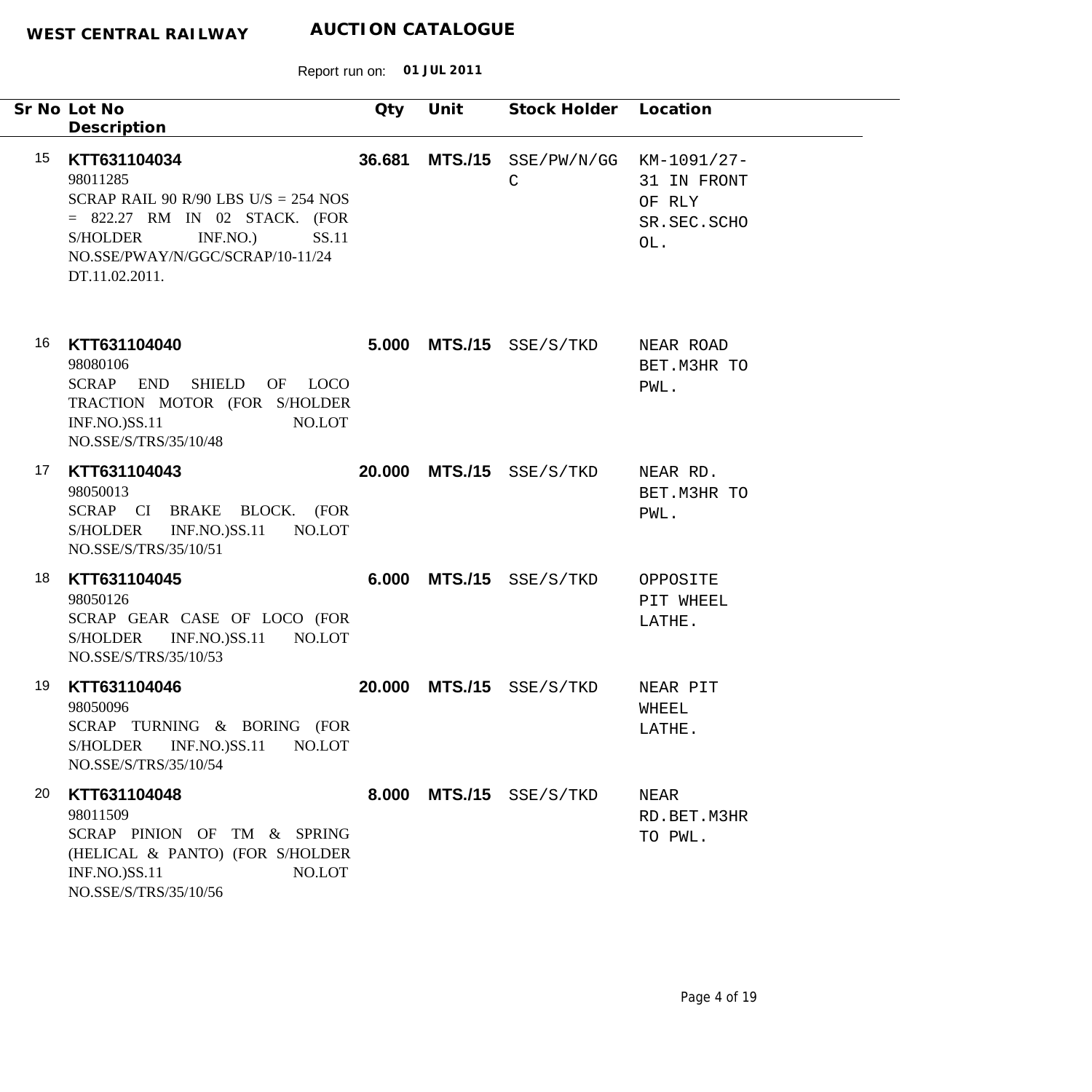| Sr No Lot No<br>Description                                                                                                                                                                                                   | Qty     | Unit | Stock Holder               | Location                                                     |
|-------------------------------------------------------------------------------------------------------------------------------------------------------------------------------------------------------------------------------|---------|------|----------------------------|--------------------------------------------------------------|
| 21<br>KTT631104049<br>98413156<br>SCRAP BP & EP RUBBER HOSE,<br>RUBBER NOSE PAD, SIDE BEARER<br>WITH ATTACHMENT.<br>(FOR S/HOLDER INF.NO.)SS.11 NO.LOT<br>NO.SSE/S/TRS/35/10/57                                               | 14.000  |      | MTS./15 SSE/S/TKD          | NEAR<br>RD.BET.M3HR<br>TO PWL.                               |
| 22<br>KTT631104053<br>98414010<br>SCRAP LOCO BATTERY LEAD ACID<br><b>TYPE</b><br>(FOR S/HOLDER INF.NO.)SS.11 NO.LOT<br>NO.SSE/S/TRS/35/10/61<br><b>[AUTORIZATION</b><br><b>CERTIFICATE</b><br>OF<br><b>CPCB IS REQUIRED.]</b> | 5.431   |      | MTS./15 SSE/S/TKD          | NEAR RD.<br>BET. M3HR TO<br>PWL.                             |
| 23<br>KTT631104054<br>98210154<br>SCRAP COPPER CABLE OF SORT AND<br>SIZES.<br>(FOR S/HOLDER INF.NO.)SS.11 NO.LOT<br>NO.SSE/S/TRS/35/10/62<br>[AUTHORIZATION CERTIFICATE<br><b>IS</b><br><b>REQUIRED OF CPCB.]</b>             | 870,000 |      | $KGS./13$ $SSE/S/TKD$      | KEPT IN NF<br>SCRAP ROOM<br>ADJACENT TO<br>CUSTODY<br>STORE. |
| 24<br>KTT631104056<br>98237093<br><b>SCRAP SILVER TIPS</b><br>(FOR S/HOLDER INF.NO.)SS.11 NO.LOT<br>NO.SSE/S/TRS/35/10/64                                                                                                     | 3.800   |      | KGS./13 SSE/S/TKD          | IN CUSTODY<br>STORE.                                         |
| 25<br>KTT631104058<br>98200070<br>SCRAP BRASS RELEASED FROM LOCO<br><b>SPARE PARTS</b><br>(FOR S/HOLDER INF.NO.)SS.11 NO.LOT<br>NO.SSE/S/TRS/35/10/66                                                                         |         |      | 1072.000 KGS./13 SSE/S/TKD | IN CUSTODY<br>STORE.                                         |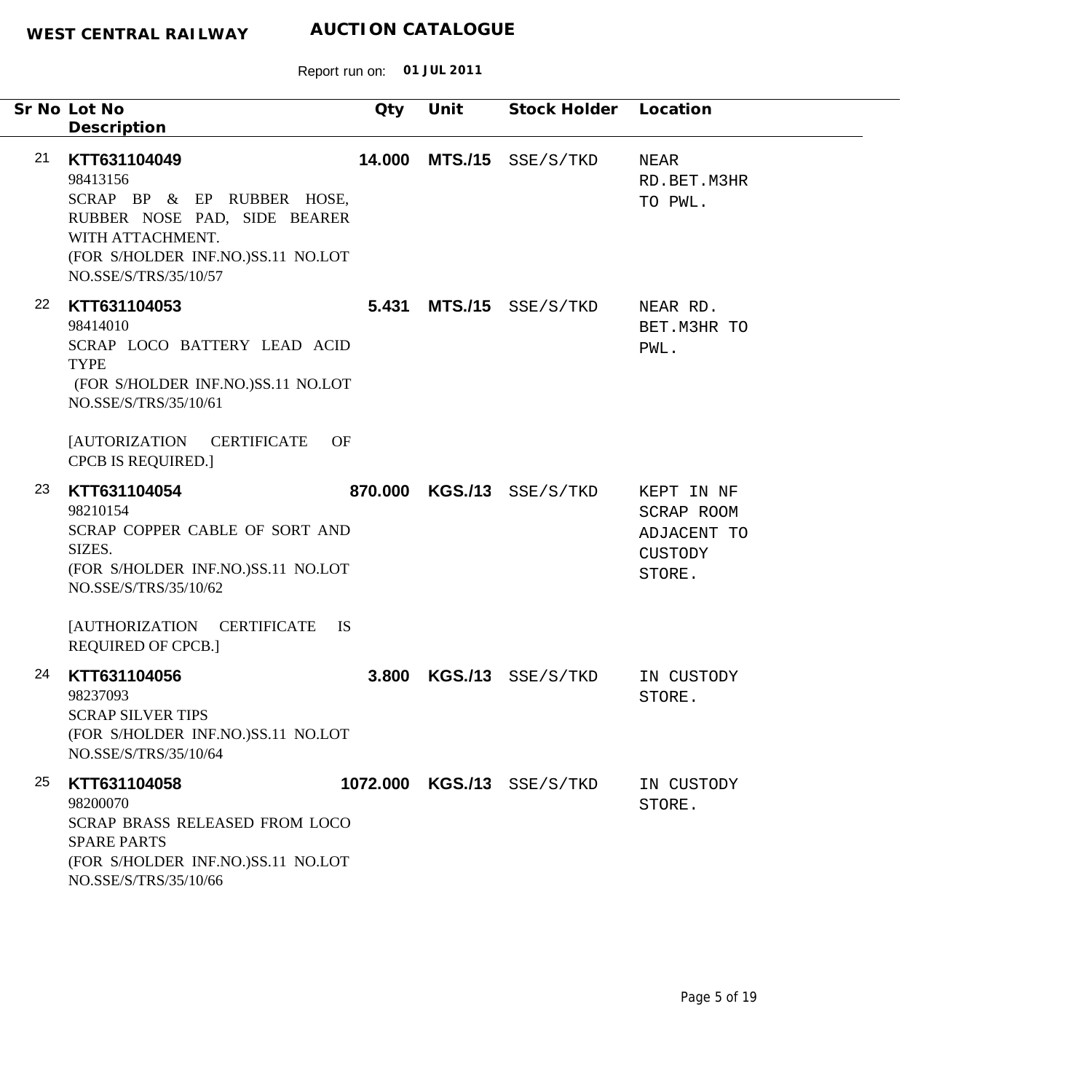|    | Sr No Lot No                               | Qty     | Unit           | Stock Holder | Location    |
|----|--------------------------------------------|---------|----------------|--------------|-------------|
|    | Description                                |         |                |              |             |
|    |                                            |         |                |              |             |
| 26 | KTT631104059                               | 215,000 | <b>KGS./13</b> | SSE/S/TKD    | IN CUSTODY  |
|    | 98210129                                   |         |                |              | STORE.      |
|    | <b>SCRAP COPPER WINDING WIRE.</b>          |         |                |              |             |
|    | (FOR S/HOLDER INF.NO.)SS.11 NO.LOT         |         |                |              |             |
|    | NO.SSE/S/TRS/35/10/67                      |         |                |              |             |
|    |                                            |         |                |              |             |
| 27 | KTT631107084                               | 27.646  | <b>MTS./15</b> | SSE/PW/BXN   | BXN-3123 TO |
|    | 98011285                                   |         |                |              | BXN-1127.   |
|    | SCRAP RAIL 90 R/90 LBS = 77 NOS =          |         |                |              |             |
|    | RM<br>(FOR<br><b>S/HOLDER</b><br>671.65    |         |                |              |             |
|    | <b>INF.NO.)SS.11</b><br>NO.044605/10-11/10 |         |                |              |             |
|    | DT.29.12.2010                              |         |                |              |             |
|    |                                            |         |                |              |             |
|    |                                            |         |                |              |             |
|    | MODE OF DELIVERY BY ACTUAL WT.             |         |                |              |             |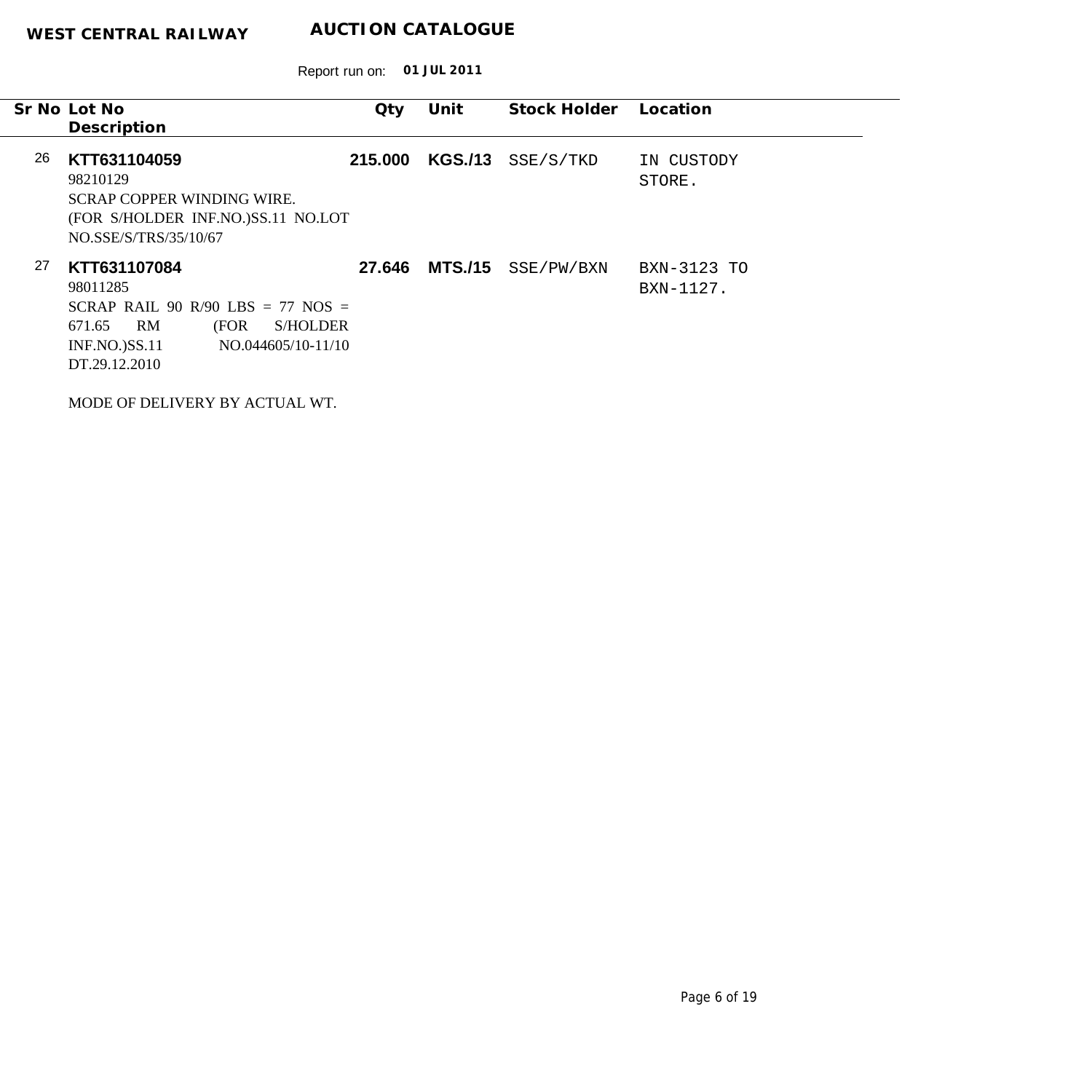|    |                                              |         |                | Stock Holder |           |
|----|----------------------------------------------|---------|----------------|--------------|-----------|
|    | Sr No Lot No                                 | Qty     | Unit           |              | Location  |
|    | Description                                  |         |                |              |           |
| 28 | KTT631107085                                 | 126.825 | <b>MTS./15</b> | SSE/TELE/CO  | (SMPA KM- |
|    | $(A) FERROUS = 106.853 MTS$                  |         |                | NTROL/KOTA   | 79/8 TO   |
|    | $1-SCRAP$ POLE (TUBELAR) = 903 NOS           |         |                |              |           |
|    | $2-SCRAP$ BRACKET = 1816 NOS                 |         |                |              | BSSL KM-  |
|    | 3-SCRAP U CLAMP WITH NUT $= 1812$            |         |                |              | 139/14    |
|    |                                              |         |                |              | SECTION.) |
|    | <b>NOS</b><br>4-SCRAP STALK PIN $= 6497$ NOS |         |                |              |           |
|    |                                              |         |                |              |           |
|    | $5-SCRAP$ V SHAPE BRACKET = 207 NOS          |         |                |              |           |
|    | 6-SCRAP CLAMP WITH NUT BOLT = 397            |         |                |              |           |
|    | <b>NOS</b>                                   |         |                |              |           |
|    | $7-SCRAP$ TIE PATTI = O NOS                  |         |                |              |           |
|    | 8-SCRAP STAY SET = 325 NOS                   |         |                |              |           |
|    | $9-SCRAP BAT = 208 NOS$                      |         |                |              |           |
|    | $10-SCRAP CAP = 228 NOS$                     |         |                |              |           |
|    | 11-SCRAP GI WIRE $= 182800$ MTRS             |         |                |              |           |
|    | 12-SCRAP GI WIRE OF ACSR = $242000$          |         |                |              |           |
|    | <b>MTRS</b>                                  |         |                |              |           |
|    |                                              |         |                |              |           |
|    |                                              |         |                |              |           |
|    | $(B)$ NON-FERROUS = 13.768 MTS               |         |                |              |           |
|    | $1-ACSR$ WIRE = 242000 MTRS                  |         |                |              |           |
|    |                                              |         |                |              |           |
|    | $(C)$ PORCELINE = 6.204 MTS                  |         |                |              |           |
|    | $1$ -INSULATOR (PORCELINE) = 6497 NOS        |         |                |              |           |
|    | (FOR S/HOLDER INF.NO.)SS.11 NO.NIL           |         |                |              |           |
|    | DT.NIL                                       |         |                |              |           |
|    |                                              |         |                |              |           |
|    | MODE OF DELIVERY BY ACTUAL WT.               |         |                |              |           |
|    |                                              |         |                |              |           |
|    | 1-NOTE:-DIGGING & DISMENTLING OF             |         |                |              |           |
|    | MATERIAL ALSO INCLUDED IN THE                |         |                |              |           |
|    | DELIVERY PROCESS.                            |         |                |              |           |
|    | 2-THE LENGTH OF THE POLES ARE                |         |                |              |           |
|    | VARIOUS AND IN WHICH APP.1.6 M               |         |                |              |           |
|    | ARE UNDER THE GROUND PURCHASER               |         |                |              |           |
|    | SHOULD DISMENTAL THE MATERIAL                |         |                |              |           |
|    | FIRST AFTER THAT DELIVERY MAY BE             |         |                |              |           |
|    | CARRIED OUT.                                 |         |                |              |           |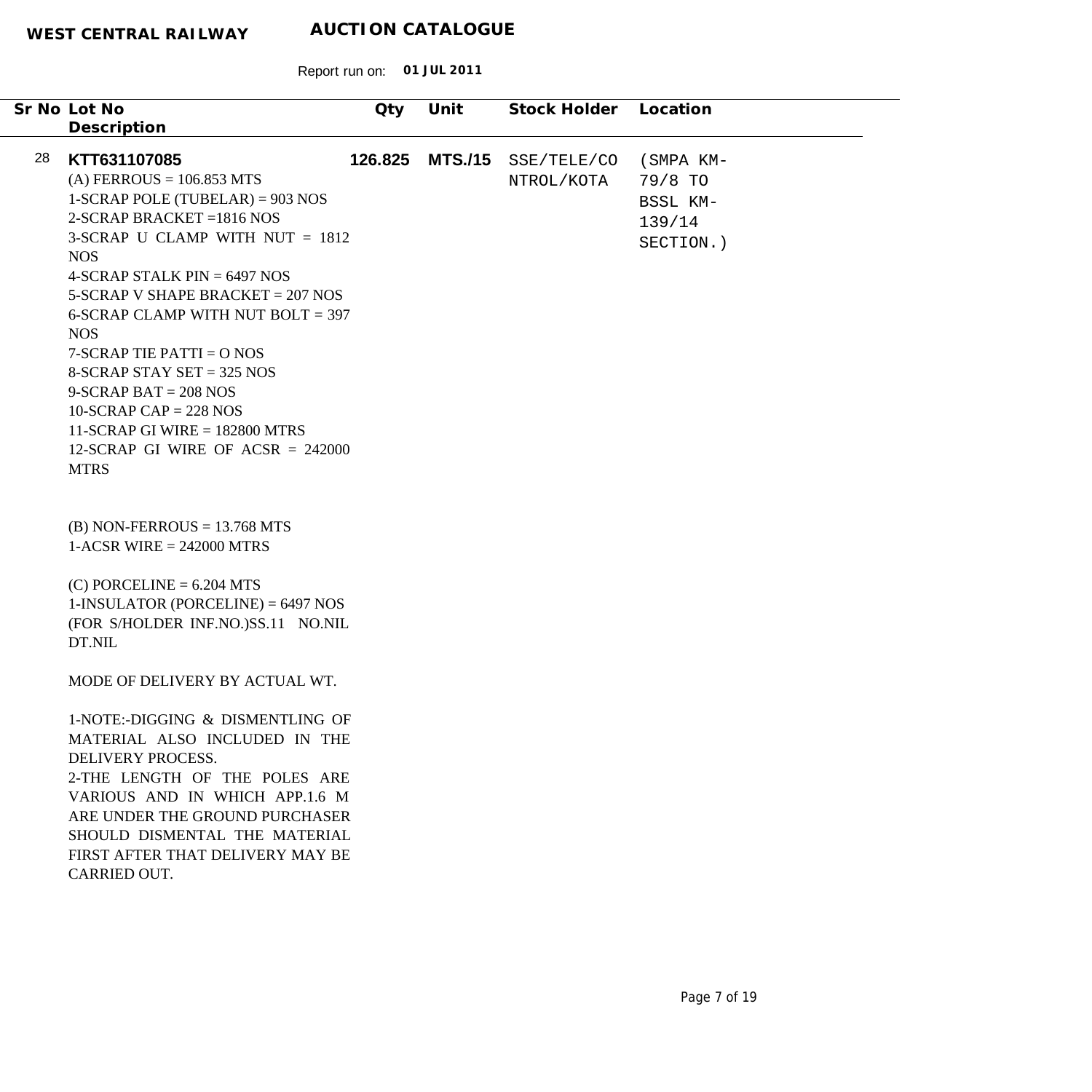|    | Sr No Lot No<br>Description                                                                                                                                                                                                                                                                                                                                                                                                                                                                                        | Qty     | Unit           | Stock Holder          | Location                                           |
|----|--------------------------------------------------------------------------------------------------------------------------------------------------------------------------------------------------------------------------------------------------------------------------------------------------------------------------------------------------------------------------------------------------------------------------------------------------------------------------------------------------------------------|---------|----------------|-----------------------|----------------------------------------------------|
| 29 | KTT631107086<br>$(A) FERROUS = 142.347 MTS$<br>$1-SCRAP$ POLE (TUBELAR) = 1223 NOS<br>$2-SCRAP$ BRACKET = 2428 NOS<br>3-SCRAP U CLAMP WITH NUT $= 2428$<br><b>NOS</b><br>4-SCRAP STALK $PIN = 8095 NOS$<br>$5-SCRAP$ V SHAPE BRACKET = NIL<br>6-SCRAP CLAMP WITH NUT BOLT = $572$<br><b>NOS</b><br>$7-SCRAP$ TIE PATTI = 1103 NOS<br>8-SCRAP STAY SET = $572$ NOS<br>$9-SCRAP BAT = 298 NOS$<br>$10-SCRAP CAP = 389 NOS$<br>11-SCRAP GI WIRE = $203556$ MTRS<br>12-SCRAP GI WIRE OF ACSR = $362538$<br><b>MTRS</b> | 170.705 | <b>MTS./15</b> | SSE/TELE/CT<br>O/KOTA | $(GQL KM-1/4)$<br>TO SMPA KM-<br>79/8<br>SECTION.) |
|    | $(B)$ NON-FERROUS = 20.627 MTS<br>$1-ACSR$ WIRE = 362538 MTRS                                                                                                                                                                                                                                                                                                                                                                                                                                                      |         |                |                       |                                                    |
|    | $(C)$ PORCELINE = 7.731 MTS<br>$1$ -INSULATOR (PORCELINE) = 8095 NOS<br>(FOR S/HOLDER INF.NO.)SS.11 NO.NIL<br>DT.NIL                                                                                                                                                                                                                                                                                                                                                                                               |         |                |                       |                                                    |
|    | MODE OF DELIVERY BY ACTUAL WT.                                                                                                                                                                                                                                                                                                                                                                                                                                                                                     |         |                |                       |                                                    |
|    | 1-NOTE:-DIGGING & DISMENTLING OF<br>MATERIAL ALSO INCLUDED IN THE<br>DELIVERY PROCESS.<br>2-THE LENGHT OF THE POLES ARE<br>VARIOUS AND INWHICH APP.1.6 M ARE<br>UNDER THE GROUND PURCHASER<br>SHOULD DISMENTAL THE MATERIAL<br>FIRST AND AFTER THE DELIVERY MAY<br>BE CARRIED OUT.                                                                                                                                                                                                                                 |         |                |                       |                                                    |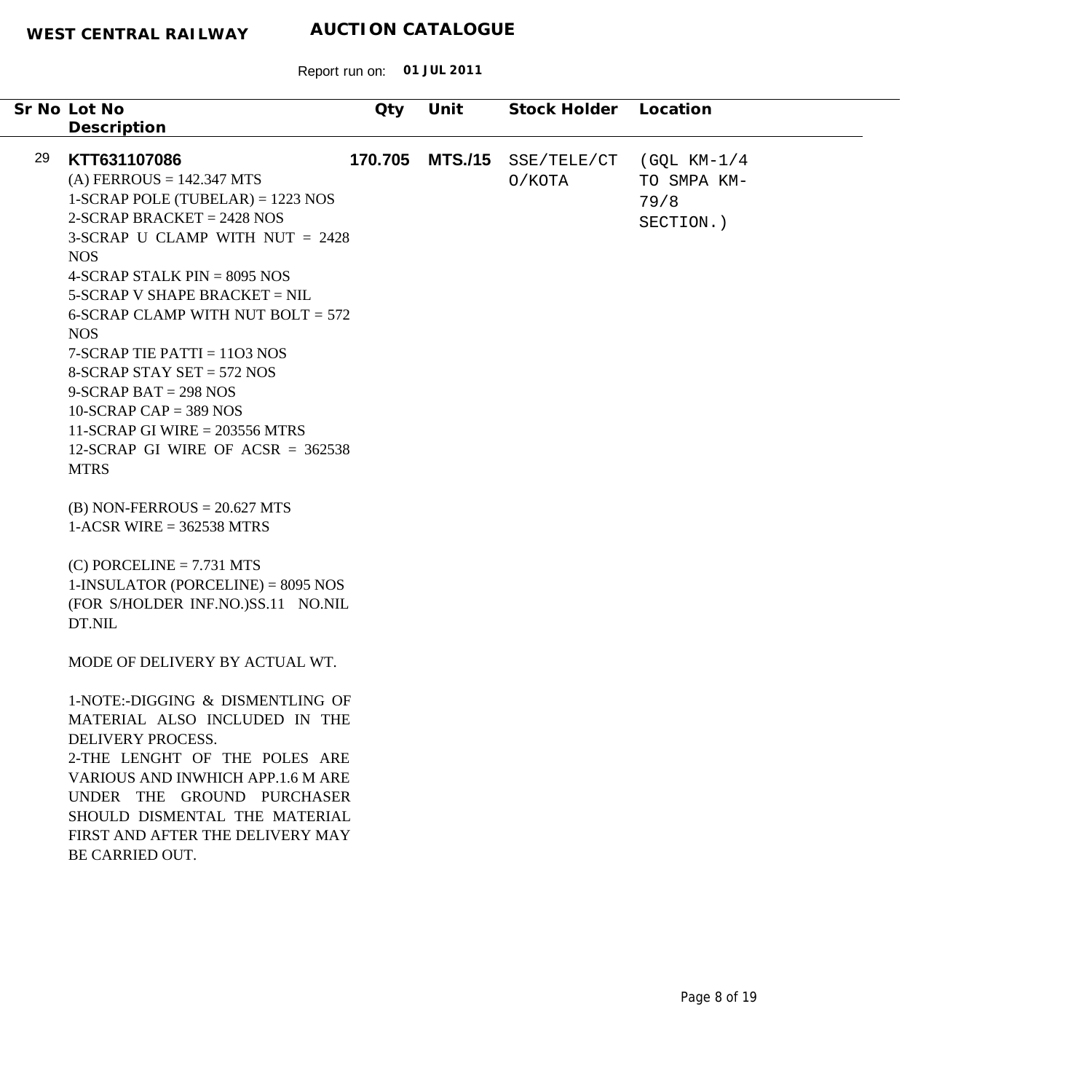| 63110060<br>Auction Date: 08-07-2011<br><b>Auction Catalogue No</b> |                                                                                                                                                                                                                                                                                                                                                                                                                                                                                                                                                                                                                                       |          |                |                        |                                              |  |
|---------------------------------------------------------------------|---------------------------------------------------------------------------------------------------------------------------------------------------------------------------------------------------------------------------------------------------------------------------------------------------------------------------------------------------------------------------------------------------------------------------------------------------------------------------------------------------------------------------------------------------------------------------------------------------------------------------------------|----------|----------------|------------------------|----------------------------------------------|--|
|                                                                     | Auctioneer: Dy CMM(S)                                                                                                                                                                                                                                                                                                                                                                                                                                                                                                                                                                                                                 |          |                | <b>KOTA</b><br>Place:  |                                              |  |
|                                                                     | Sr No Lot No<br>Description                                                                                                                                                                                                                                                                                                                                                                                                                                                                                                                                                                                                           | Qty      | Unit           | <b>Stock Holder</b>    | Location                                     |  |
| 1                                                                   | 631012000357<br>SC.CAST IRON CONSISTING OF CI POT,<br>CST-9 PLATE, LEAD BATH, CI BK<br>PARTS,<br>BLOCK,<br>DV<br><b>VACCUM</b><br>CYLINDER, CI PIPES, VALVE, PIG IRON,<br>HAND WHEEL, CI FOUNDATION PLATE<br>WITH OR WITHOUT ATTACHMENT.                                                                                                                                                                                                                                                                                                                                                                                              | 30.000   | <b>MTS./15</b> | DMS-SC-KOTA            | SC. YD.R 3<br>R SIDE NEAR<br>TREE NO.36      |  |
| $\overline{2}$                                                      | 631101000396<br><b>SCRAP</b><br><b>COPPER</b><br><b>ARMED</b><br><b>CABLE</b><br>INSULATED WITH IRON & RUBBER<br>PVC OF SORT AND SIZES<br><b>[AUTORIZATION</b><br><b>CERTIFICATE</b><br>IS<br><b>REQUIRED OF CPCB.]</b>                                                                                                                                                                                                                                                                                                                                                                                                               | 1100.000 | <b>KGS./13</b> | $DNS-NF-$<br>WARD-KOTA | NF-WARD                                      |  |
| 3                                                                   | 631104000013<br><b>SCRAP</b><br><b>FERROUS</b><br><b>MATERIAL</b><br>CONSISTING OF ROUND BAR, TIEBAR,<br>POST, FLAT<br>LIGHT<br><b>STRUCTURE</b><br>CHANNEL, DIPOLRRY OF SORT AND<br><b>SIZES</b><br><b>WITH</b><br><b>WITHOUT</b><br><b>OR</b><br>ATTACHMENT.                                                                                                                                                                                                                                                                                                                                                                        | 8.000    | <b>MTS./15</b> | DMS-SC.KOTA            | SCRAP YD.R<br>1 L SIDE<br>NEAR TREE<br>NO.13 |  |
|                                                                     | Note:- Scrap Lead acid batteries/Lead sludge,<br>waste oil, drained lube oil, scrap transformer<br>oil waste grease etc can be bid upon only by<br>the firms having valid registration with the<br>Ministry of Environment and Forests, Govt.<br>of India as authorized recyclers/reprocessors<br>of these items and having environmentally<br>sound management facilities for the purpose.<br>The persons actually bidding on behalf of a<br>firm should have original/attested copy of the<br>registration certificate and an authority letter<br>in original on firm's letterhead to bid in the<br>auction on behalf of that firm. |          |                |                        |                                              |  |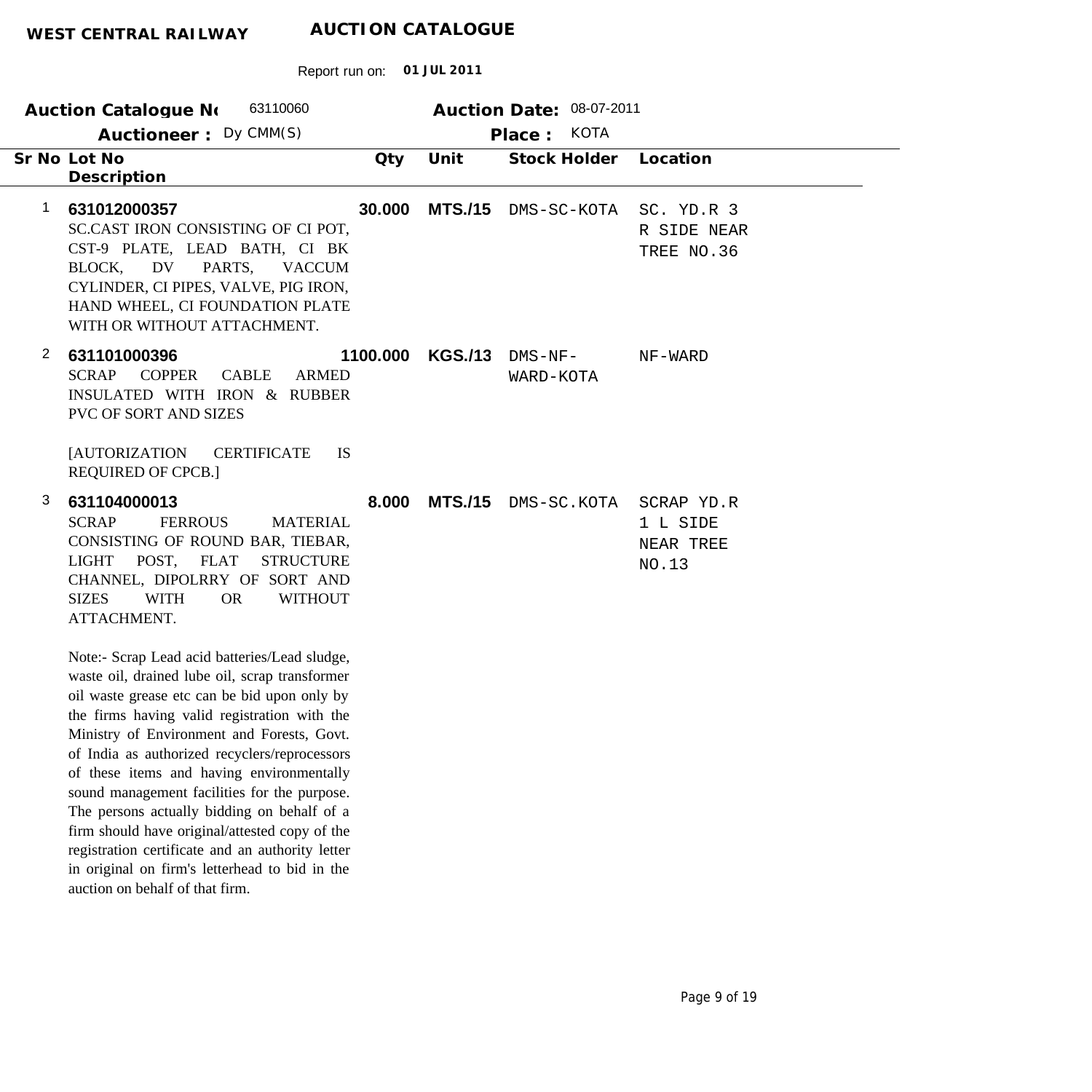| 63110061<br><b>Auction Catalogue No</b><br>Auctioneer: Dy CMM(S)                                                                                                                                                                                                 | Auction Date: 08-07-2011<br><b>KOTA</b><br>Place: |                      |                                                                                                                         |  |
|------------------------------------------------------------------------------------------------------------------------------------------------------------------------------------------------------------------------------------------------------------------|---------------------------------------------------|----------------------|-------------------------------------------------------------------------------------------------------------------------|--|
| Sr No Lot No<br>Qty<br>Description                                                                                                                                                                                                                               | Unit                                              | Stock Holder         | Location                                                                                                                |  |
| 511.000<br>$\mathbf 1$<br>JBP631012493<br>98050709<br>SC.STEEL TROUGH SLEEPER OF 168<br>LBS IN 6 STACK. (FOR S/HOLDER<br><b>INF.NO.)SS.11</b><br>NO.JBP/N/STS/10-11/19<br>DT.29.09.2010.                                                                         | <b>NOS./01</b><br>Ρ                               | SSE/PW/N/JB          | BEHIND SSE<br>P-WAY STORE<br><b>JBP NEAR</b><br>NEW VIP<br>SIDING.                                                      |  |
| $\overline{2}$<br>JBP631101575<br>450.000<br>98413405<br>SC.CONDEMNED & USED CYCLONIC<br><b>FILTER</b><br>OF<br><b>DIESEL</b><br><b>SECONDARY</b><br><b>LOCOMOTIVES</b><br>(FOR<br><b>S/HOLDER</b><br><b>INF.NO.)SS.11</b><br>NO.NKJ/SSE/D/2010/43 DT.31.12.2010 | <b>NOS./01</b>                                    | SSE/LOCO/DL<br>S/NKJ | MATERIAL<br>WILL BE<br>SUPPLIED<br>DLS NKJ.                                                                             |  |
| 3<br>JBP631101619<br>15.807<br>98011285<br>SC.RAIL $90$ LBS = 51 NOS = 354.33 RM IN<br>2 STACK.<br>(FOR S/HOLDER INF.NO.)SS.11 NO.S-<br>4/NKJ/PW/RAIL/90.LBS/10-11/25<br>DT.23.12.2010                                                                           | MTS./15 SSE/PW/NKJ                                |                      | $1 - KM - 1033/6$<br>TO 1033/5<br>NEAR R<br>SSE/PW/NKJ<br>OFFICE 2-<br>KM-1034/2<br>TO 1034/1<br>NEAR R NKJ<br>A CABIN. |  |
| JBP631102651<br>24.360<br>4<br>98011285<br>SC.RAIL $90$ LBS = 97 NOS = 546.08 RM<br>(FOR<br><b>S/HOLDER</b><br><b>INF.NO.)SS.11</b><br>NO.JBP/YD./2010/R-90/02 DT.07.06.2010.                                                                                    | <b>MTS./15</b><br>/JBP                            | SSE/PW/YARD          | NEAR ASD<br>GET OF<br>RANGHI GET<br>$KM-995/4-$<br>$5/996/7 - 8$ .                                                      |  |
| 5<br>JBP631103727<br>465.000<br>98050709<br>SCRAP ST SLEEPER 168 LBS INTACT IN<br>STACK.(FOR<br>12<br><b>S/HOLDER</b><br>INF.NO.)SS.11 NO.BEHR/SS.11/STS-168<br>LBS/55 DT.08.01.2011.                                                                            | <b>NOS./01</b><br>HR                              | SSE/PWAY/BE          | $KM-1229/1-3$<br>DN SIDE<br>L/XING GATE<br>NO.56 C.                                                                     |  |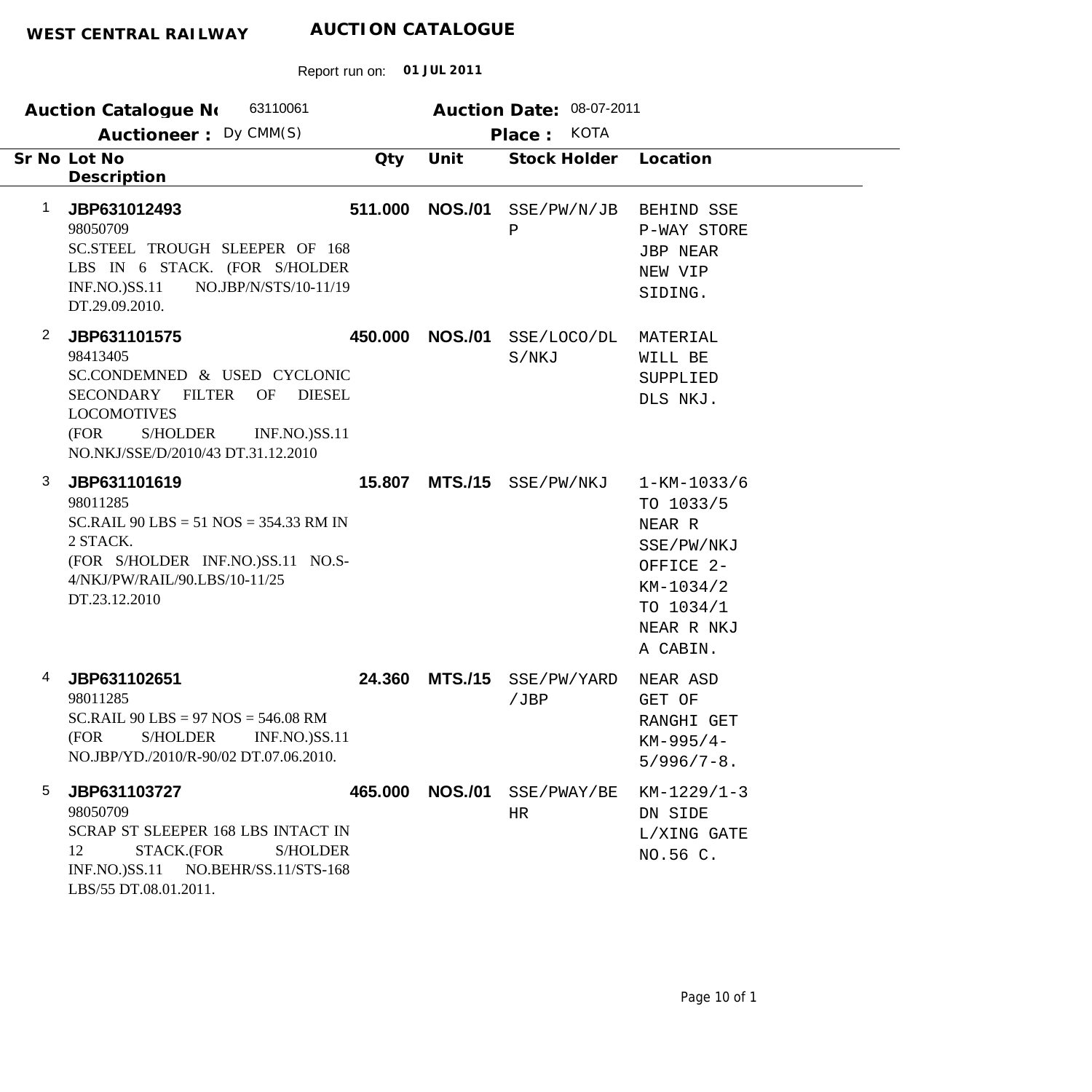|    | Sr No Lot No                                                                                                                                                                                                                                                                                   | Qty    | Unit           | Stock Holder Location                                 |                                                                |
|----|------------------------------------------------------------------------------------------------------------------------------------------------------------------------------------------------------------------------------------------------------------------------------------------------|--------|----------------|-------------------------------------------------------|----------------------------------------------------------------|
| 6  | Description<br>JBP631103752<br>98090800<br>SCRAP RUSTY KACHARA CONSITING<br>OF SHEETS, FILTERS, STRAINERS,<br>DAMAGED<br>BARREL, AND<br><b>OTHER</b><br>SHEET MATERIAL WITH MINOR NF<br>ATTACHMENT IN TWO STACKS. (FOR<br>S/HOLDER<br><b>INF.NO.)SS.11</b><br>NO.NKJ/SSE/D/2010/48 DT.10.02.11 | 6.000  | <b>MTS./15</b> | SSE/LOCO/DL<br>S/NKJ                                  | MATERIAL<br>WILL BE<br>SUPPLIED IN<br>DIESEL LOCO<br>SHED NKJ. |
| 7  | JBP631104008<br>98011285<br>SCRAP RAIL 88.5 LBS BH ABOVE 1 MTR<br>$LONG = 54 NOS = 546.02 RM (FOR)$<br>SS.11<br><b>S/HOLDER</b><br>INF.NO.<br>NO.JBP/N/R/10-11/25 DT.04.02.2011.                                                                                                               |        |                | 24.014 MTS./15 SSE/PW/N/JB KM-990/8-9<br>$\, {\bf P}$ | DN SIDE<br>NEAR CYM<br>OFFICE.                                 |
| 8  | JBP631104010<br>98080016<br>SCRAP COUPLED CI POT PAIRS CI GR.II<br>85.5 LBS INTACT & BROKEN AND<br>TIEBAR BROKEN (BADLY CORODED<br>RUSTED AND BADLY ENTERGRATED<br>WITH MUD CONCRETSELF)<br>SS.11<br>S/HOLDER INF.NO.)<br>(FOR<br>NO.JBP/N/CI/GR.II/10-11/26<br>DT.04.02.2011.                 |        |                | 33.500 MTS./15 SSE/PW/N/JB KM-990/7-9<br>$\, {\bf P}$ | DN SIDE<br>NEAR CYM<br>OFFICE.                                 |
| 9  | MODE OF DELIVERY BY ACTUAL WT.<br>JBP631104016<br>98011285<br>SCRAP RAIL 90 LBS = 40 NOS = $168.74$<br>RM<br>(FOR<br>S/HOLDER<br>INF.NO.)<br>SS.11<br>NO.JBP/YD./R-90/16 DT.07.02.2011.                                                                                                        |        |                | 7.527 MTS./15 SSE/PW/YARD<br>/JBP                     | INFRONT OF<br>ART JBP KM-<br>991/0-1 UP<br>SIDE.               |
| 10 | JBP631104034<br>SCRAP MS CONSISTING OF DOORS<br>RELEASED FROM BOXN WAGON (FOR<br>S/HOLDER INF.NO.) SS.11 NO.LOT<br>NO.JBP/NKJ/C&W/02/11/144<br>DT.23.02.2011.                                                                                                                                  | 25.000 |                | $MTS./15$ $SSE/C\&W/NKJ$                              | OSL ROH<br>COMPLEX<br>NKJ.                                     |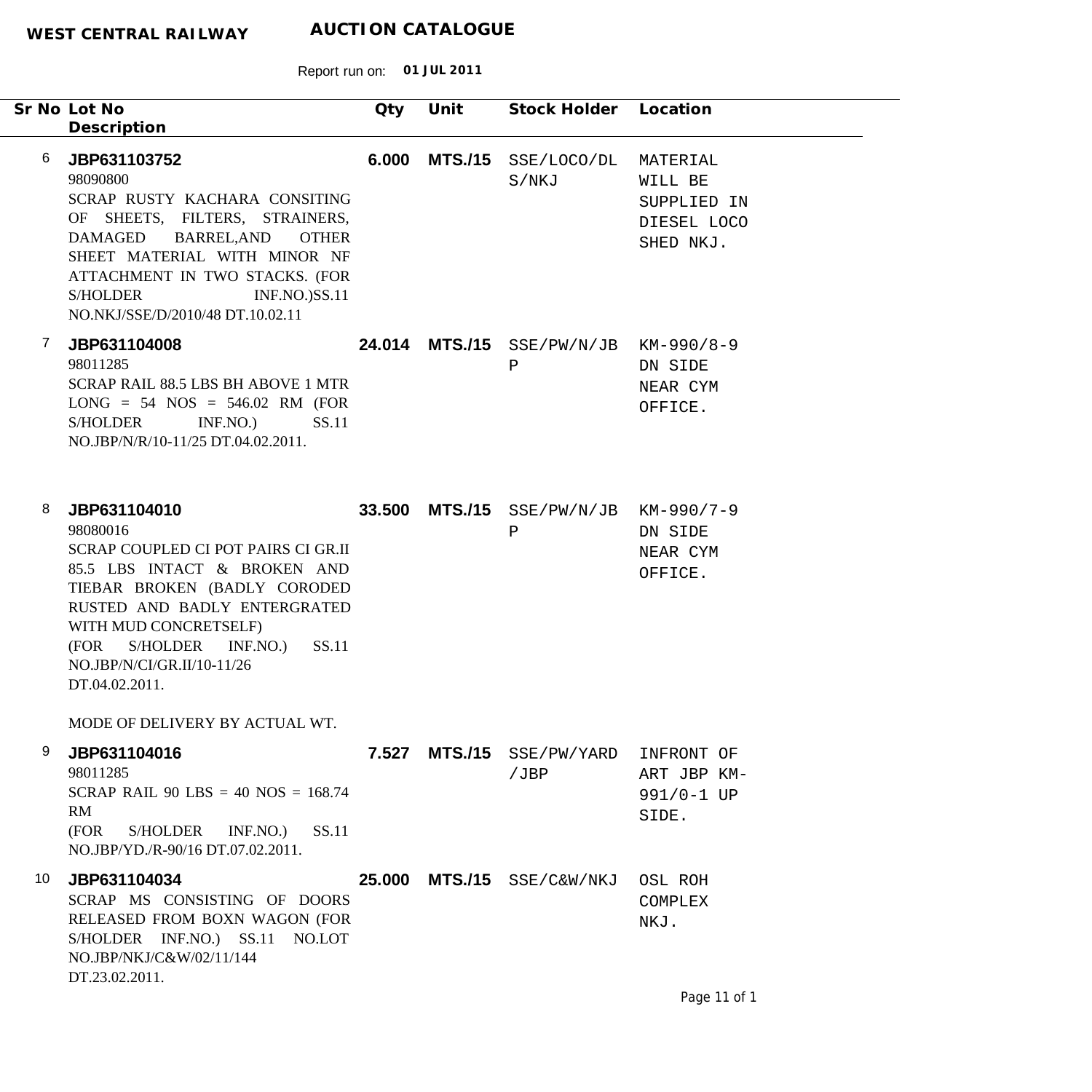|                 | Sr No Lot No<br>Description                                                                                                                                                                                                                                | Qty    | Unit           | Stock Holder                       | Location                                  |
|-----------------|------------------------------------------------------------------------------------------------------------------------------------------------------------------------------------------------------------------------------------------------------------|--------|----------------|------------------------------------|-------------------------------------------|
| 11              | JBP631104035<br>SCRAP CS CONSISTING OF PIVOT TOP<br>AND BOTTOM RELEASED FROM BOXN<br>WAGON (FOR S/HOLDER INF.NO.) SS.11<br>NO.JBP/NKJ/C&W/02/11/145<br>NO.LOT<br>DT.23.02.2011                                                                             | 10.000 | <b>MTS./15</b> | SSE/C&W/NKJ                        | OSL ROH<br><b>COMPLEX</b><br>NKJ.         |
| 12 <sup>°</sup> | JBP631104043<br>SCRAP CS CONSISTING OF BRAKE<br>CYLINDER RELEASED FROM BOXN<br>WAGON & COACH.<br>(FOR S/HOLDER INF.NO.)SS.11 NO.LOT<br>NO.JBP/NKJ/C&W/02/11/153 DT.23.02.11                                                                                |        |                | 5.000 MTS./15 SSE/C&W/NKJ          | OSL ROH<br>COMPLEX<br>NKJ.                |
| 13              | JBP631104049<br>SCRAP EMPTY BATTERIES CASE OF<br>VARIOUS AH SIZES INTACT OR<br>BROKEN (FOR S/HOLDER INF.NO.)SS.11<br>NO.KTE/S&T/C/10-11/11 DT.22.01.2011.                                                                                                  | 1.300  |                | $MTS./15$ $SSE/S&T/(C)$<br>KTE     | SSE/SIGNAL/<br>C/KTE<br>OFFICE<br>CAMPUS. |
| 14              | JBP631104050<br>SCRAP BATTERIES OF VARIOUS AH<br>SIZE INTACT WITH MINOR COPPER<br><b>ATTACHEMT</b><br>(FOR<br><b>S/HOLDER</b><br>$INF.NO.$ ) $SS.11$<br>NO.KTE/S&T/C/10-11/10<br>DT.14.01.11<br>[AUTHORIZATION CERTIFICATE<br><b>IS</b>                    | 20.500 | <b>MTS./15</b> | $SSE/S\&T/(C)$<br>$/$ KTE          | SSE/SIGNAL/<br>C/KTE<br>OFFICE<br>CAMPUS. |
| 15              | <b>REQUIRED OF CPCB.]</b><br>JBP631104051<br>SCRAP EMPTY CABLE WOODEN DRUM<br>OF VARIOUS SIZE RELEASED DOORS &<br>WINDOWS AND RELEASED LOC<br>BOARDS OF WOOD & PLY. (FOR<br><b>S/HOLDER</b><br><b>INF.NO.)SS.11</b><br>NO.KTE/S&T/C/10-11/09 DT.08.01.2011 | 31.500 |                | $MTS./15$ $SSE/S&T/(C)$<br>$/$ KTE | SSE/SIGNAL/<br>C/KTE<br>OFFICE<br>CAMPUS. |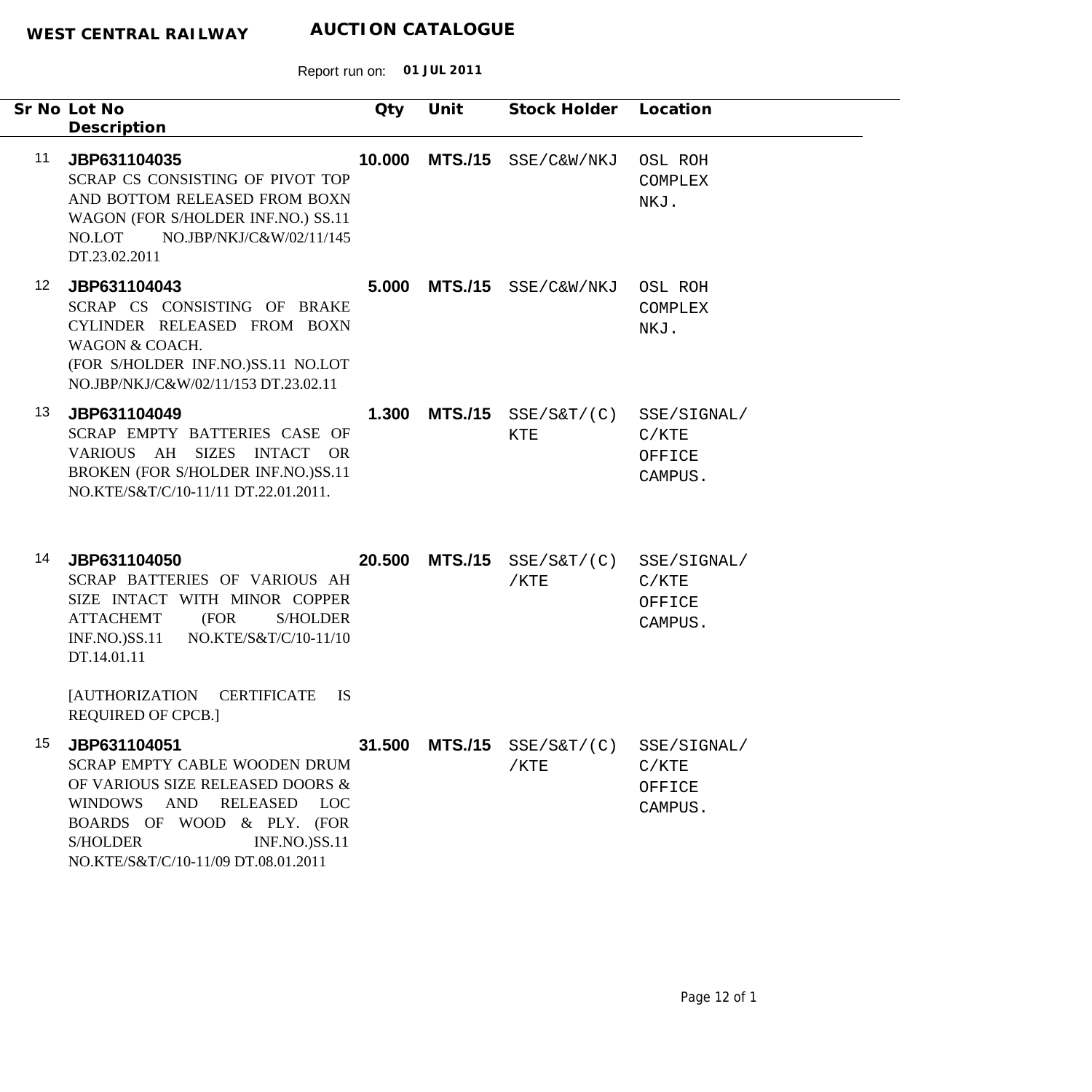|    | Sr No Lot No<br>Description                                                                                                                                                                                                                                                                                          | Qty    | Unit           | Stock Holder Location  |                                                      |
|----|----------------------------------------------------------------------------------------------------------------------------------------------------------------------------------------------------------------------------------------------------------------------------------------------------------------------|--------|----------------|------------------------|------------------------------------------------------|
| 16 | JBP631104053<br>SC.CI GR.II WITH APPROX 30%<br><b>MS</b><br><b>ATTACHED</b><br>CONSISTING<br><b>OF</b><br><b>ITEMS</b><br><b>CRANKS</b><br><b>SIGNALLING</b><br><b>OF</b><br>VARIOUS TYPE VARIOUS TYPE JBs &<br>SIGNAL MACHINE ETC.(FOR S/HOLDER<br><b>INF.NO.)SS.11</b><br>NO.KTE/S&T/C/10-11/07<br>DT.08.01.2011   | 10.000 | <b>MTS./15</b> | SSE/SET/(C)<br>$/$ KTE | SSE/SIGNAL/<br>C/KTE<br>OFFICE<br>CAMPUS.            |
| 17 | JBP631104061<br>98210154<br><b>SCRAP</b><br><b>COPPER</b><br><b>CABLE</b><br><b>WITH</b><br><b>INSULATION AND LUG COMPONENTS</b><br>OF AC LOCO PART (FOR S/HOLDER<br>INF.NO.)SS.11 NO.NKJ/TRS/SC/2010-11/12<br>DT.09.02.2011<br><b>[AUTHORIZATION</b><br><b>CERTIFICAT</b><br><b>IS</b><br><b>REQUIRED OF CPCB.]</b> | 1.500  | <b>MTS./15</b> | SSE/ELS/NKJ            | MATERIAL<br>WILL BE<br>DELIVERED<br>FROM ELS<br>NKJ. |
| 18 | JBP631106065<br>98060025<br>SCRAP ES GIRDER SMALL SPAN 1/3.50<br>M IN PIECES, PIECES A TO F FIXED<br>ANGLES,<br><b>PLATES</b><br><b>WITH</b><br><b>BY</b><br>RIVETING.(FOR<br><b>S/HOLDER</b><br><b>INF.NO.)SS.11</b><br>NO.SS.11/JBP/GAR/GIRDER/10-11/09<br>DT.30.01.2011.                                          | 21.570 | <b>MTS./15</b> | SSE/PW/GAR             | $KM-857/4-$<br>866/7 UP &<br>DN RD.                  |
| 19 | MODE OF DELIVERY BY ACTUAL WT.<br>JBP631106066<br>98060025<br>SCRAP ES GIRDER SMALL FIXED WITH<br>ANGLES, PLATES BY RIVETING.(FOR<br><b>S/HOLDER</b><br><b>INF.NO.)SS.11</b><br>NO.SS.11/JBP/GAR/GIRDER/10-11/08<br>DT.30.01.2011.<br>MODE OF DELIVERY BY ACTUAL WT.                                                 | 25.225 | <b>MTS./15</b> | SSE/PW/GAR             | $KM-847/7-$<br>849/7 UP &<br>DN RD.                  |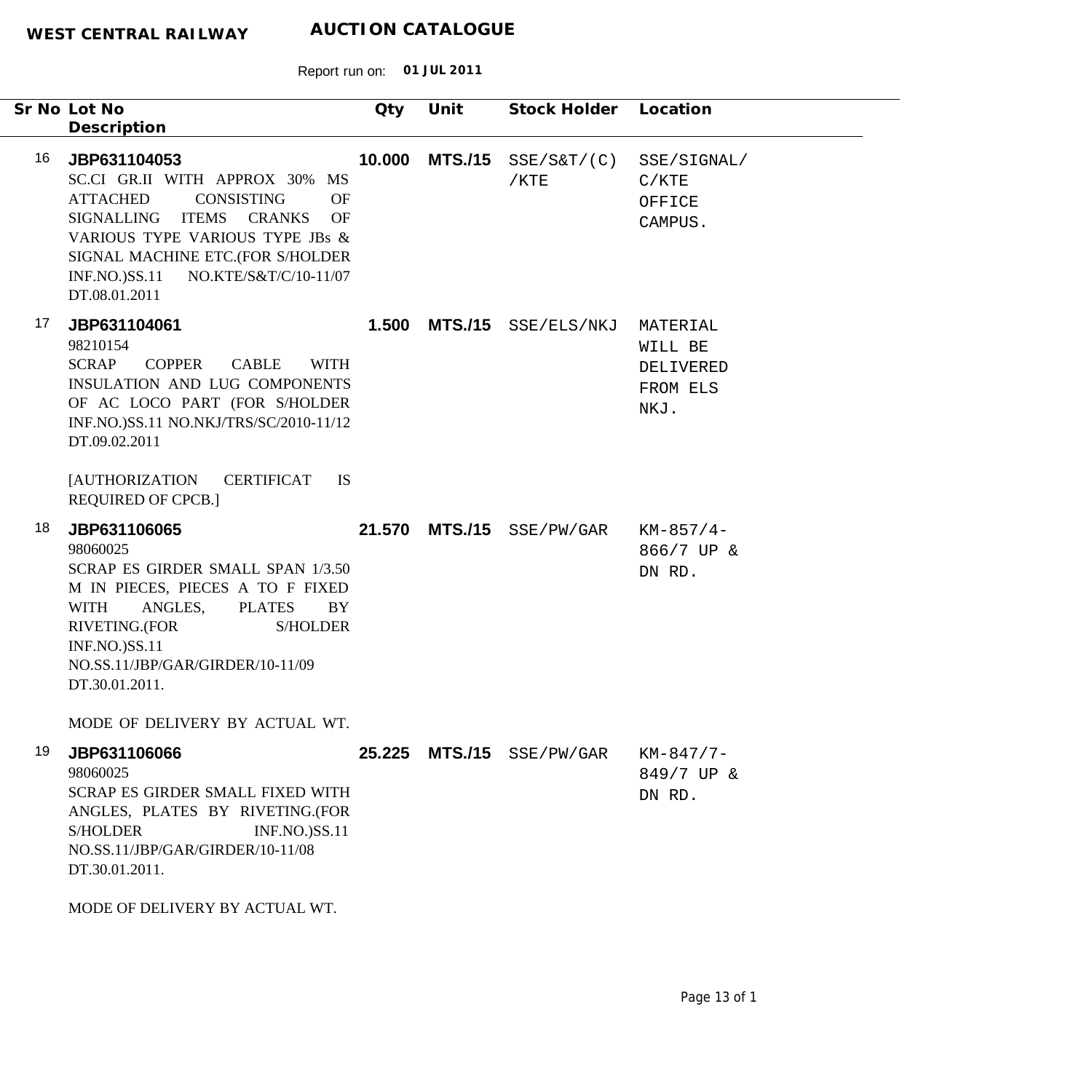|    | Sr No Lot No<br>Description                                                                                                                                                                                                                                                                                                                                                                                                                                                 | Qty     | Unit           | Stock Holder Location       |                                             |
|----|-----------------------------------------------------------------------------------------------------------------------------------------------------------------------------------------------------------------------------------------------------------------------------------------------------------------------------------------------------------------------------------------------------------------------------------------------------------------------------|---------|----------------|-----------------------------|---------------------------------------------|
| 20 | JBP631106067<br>98050025<br>SCRAP ES GIRDER SMALL FIXED WITH<br>ANGLES, PLATES BY RIVETING.(FOR<br><b>INF.NO.)SS.11</b><br><b>S/HOLDER</b><br>NO.SS.11/JBP/GAR/GIRDER/10-11/07<br>DT.30.01.2011.                                                                                                                                                                                                                                                                            | 44.427  | <b>MTS./15</b> | SSE/PW/GAR                  | $KM-830/5-$<br>838/9 UP &<br>DN.            |
| 21 | MODE OF DELIVERY BY ACTUAL WT.<br>JBP631106075<br>SCRAP CONDEMNED OVERAGE<br>$\overline{4}$<br>(BG)<br><b>WHEELER</b><br>EVPU<br><b>WAGON</b><br>WITHOUT WHEEL SET AND AXLE BOX<br>WAGON NO.WG4579, EVPU WR<br>(FOR<br><b>S/HOLDER</b><br><b>INF.NO.)SS.11</b><br>NO.JBP/NKJ/C&W/MS/01/011/142 DT.NIL<br>MODE OF DELIVERY BY ACTUAL WT.<br><b>RETURNABLE ITEMS:-</b><br>1-TWO WHEEL SET WITH BEARING<br>BRASS AND ALL NON FERROUS ITMS<br>NOTIFIED AT THE TIME OF DELIVERY. | 13.900  | <b>MTS./15</b> | SSE/C&W/NKJ                 | OSL ROH<br>COMPLEX<br>NKJ.                  |
| 22 | JBP631106076<br>SCRAP RELEASED<br>CELLING FAN<br><b>AND</b><br><b>DEFECTIVE</b><br><b>UNSERVICABLE</b><br>CONDITION IN VARIOUS SIZE (FOR<br><b>S/HOLDER</b><br>INF.NO.)NKJ/MS/23/STORE<br>SCRAP/02 DT.21.08.2010.                                                                                                                                                                                                                                                           | 516.000 | <b>NOS./01</b> | CAL / (M) / NKJ             | SSE/ELECTRI SSE/M/STORE<br>NKJ.             |
| 23 | JBP631107081<br>SCRAP CONSISTING OF TURNING &<br>BORING MAXIMUM QTY TURNING &<br>RUSTED CORODED(FOR<br><b>S/HOLDER</b><br><b>INF.NO.)SS.11</b><br>NO.LOT<br>NO.JBP/NKJ/C&W/CS/05/11/159                                                                                                                                                                                                                                                                                     |         |                | 130.000 MTS./15 SSE/C&W/NKJ | OSL ROH<br>COMPLEX<br>NKJ. (IN 3<br>STACK.) |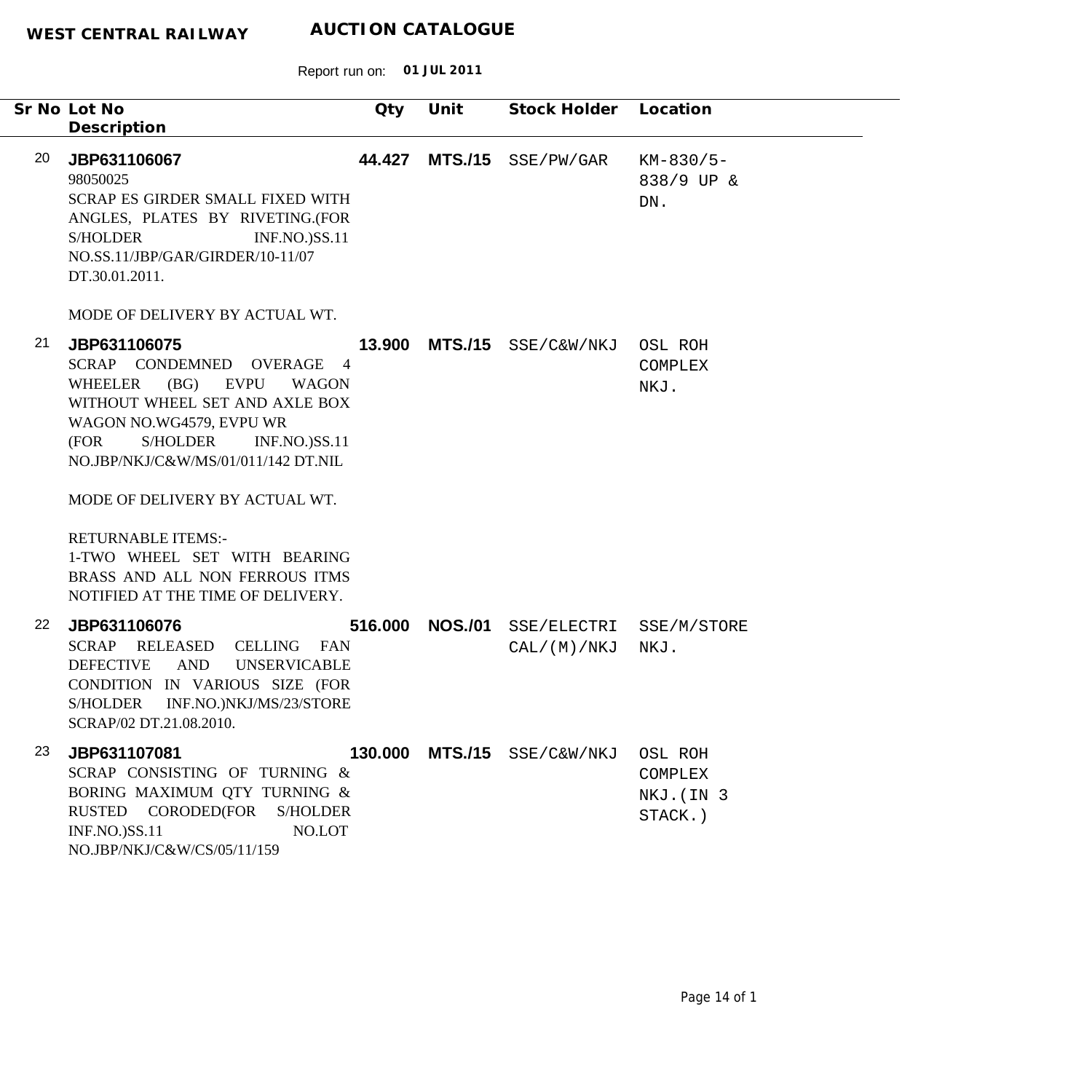Report run on: **01 JUL 2011**

|    | Sr No Lot No                                                                                                                                                                                                                                                                                                                                                                                                                                                                                                                                                                                                                                                                                                                                                                                                                                                                                                                                                                                                                                                                                                                                                                                                                                                                                                                                                                                                                                                                                            | Qty    | Unit           | Stock Holder | Location                                                |
|----|---------------------------------------------------------------------------------------------------------------------------------------------------------------------------------------------------------------------------------------------------------------------------------------------------------------------------------------------------------------------------------------------------------------------------------------------------------------------------------------------------------------------------------------------------------------------------------------------------------------------------------------------------------------------------------------------------------------------------------------------------------------------------------------------------------------------------------------------------------------------------------------------------------------------------------------------------------------------------------------------------------------------------------------------------------------------------------------------------------------------------------------------------------------------------------------------------------------------------------------------------------------------------------------------------------------------------------------------------------------------------------------------------------------------------------------------------------------------------------------------------------|--------|----------------|--------------|---------------------------------------------------------|
|    | Description                                                                                                                                                                                                                                                                                                                                                                                                                                                                                                                                                                                                                                                                                                                                                                                                                                                                                                                                                                                                                                                                                                                                                                                                                                                                                                                                                                                                                                                                                             |        |                |              |                                                         |
| 24 | JBP631107082<br>SCRAP MS CONSISTING OF EM PAD,<br>SIDE BEARER PAD, DRAFT PAD WITH<br>OR WITHOUT RUBBER, RUBBER PAD<br>RELEASED FROM BOXN WAGON (FOR<br><b>S/HOLDER</b><br><b>INF.NO.)SS.11</b><br>NO.LOT<br>NO.JBP/NKJ/C&W/CS/05/11/160                                                                                                                                                                                                                                                                                                                                                                                                                                                                                                                                                                                                                                                                                                                                                                                                                                                                                                                                                                                                                                                                                                                                                                                                                                                                 | 40.000 | <b>MTS./15</b> | SSE/C&W/NKJ  | OSL ROH<br>COMPLEX NKJ<br>(IN <sub>2</sub> )<br>STACK.) |
| 25 | JBP631107083<br>Scrap MS Consisting of Mix melting Pins,<br>nut, Bolt, Rivet, Washer, Cotter Split Pins,<br>Studs, Chanels, Angles, Door Lock<br>Pin/Bracket, Gravity cotter, Door Hings,<br>Porter handle, door Rester, Steples, Foot<br>Step, CBC Rest Plate/Wpt, SF Key, shoe<br>Key, H/BK. Wheel, Operating Rod/Bkt.<br>Toggle Assy., Locking piece, Link Storee,<br>retainer, Link Bkt. Tie Rod, SAB Bkt.,<br>H/Lever, F/Lever, Steeve Nut, E/L Tie rod,<br>C.O Handle / Bkt., C.O. Rod, C/Link, Bell<br>Crank, LE Link, Clutch Adjuster, Shoe Safety<br>Bkt., Roller SB Plate, C/Rod Head, SAB<br>Head, Trunion Bkt. Fulcrum Bkt. Roller<br>Pocket, Liners, TB Lug, Hangers, TB<br>Support, Push Rod Bkt. Fork, Drag Link,<br>Roller Pin, skidders, Hooks, s/piller,<br>T/Coupling, Pipes, Trimmers, CI Coupling,<br>HP/SP clips, Bk. Shaft, Spg. Planks, Filter,<br>Angle Cock, Flange, Dirt collector, Palm<br>Ends, Chain, Couplings, Small cut Rods,<br>Plate pieces, T/Bars, Eye Bolts, Dome,<br>Mirror Frame, Flusher, silent Block.<br>Push cock, Piston rods, Stuffing Box, Release<br>Valves, Front Follower, Wedge Block,<br>Adopter, Locking Piece, Sandwitch Plates.<br>Bk. Cylinder, SB Housing, Pivot Pieces, TBU<br>Cap plate, Bearing pieces Thrower, Bk. Shoe,<br>Wedge Block, Floating Lever Side bearer<br>Housing, Push Rod, Adopter and other small<br>items release from wagons/coach.(FOR<br><b>S/HOLDER</b><br><b>INF.NO.)SS.11</b><br>LOT<br>NO.JBP/NKJ/C&W/CS/05/11/161 | 50.000 | <b>MTS./15</b> | SSE/C&W/NKJ  | OSL & ROH<br>COMPLEX<br>NKJ. (IN 2<br>STACK.)           |

 $\overline{\phantom{0}}$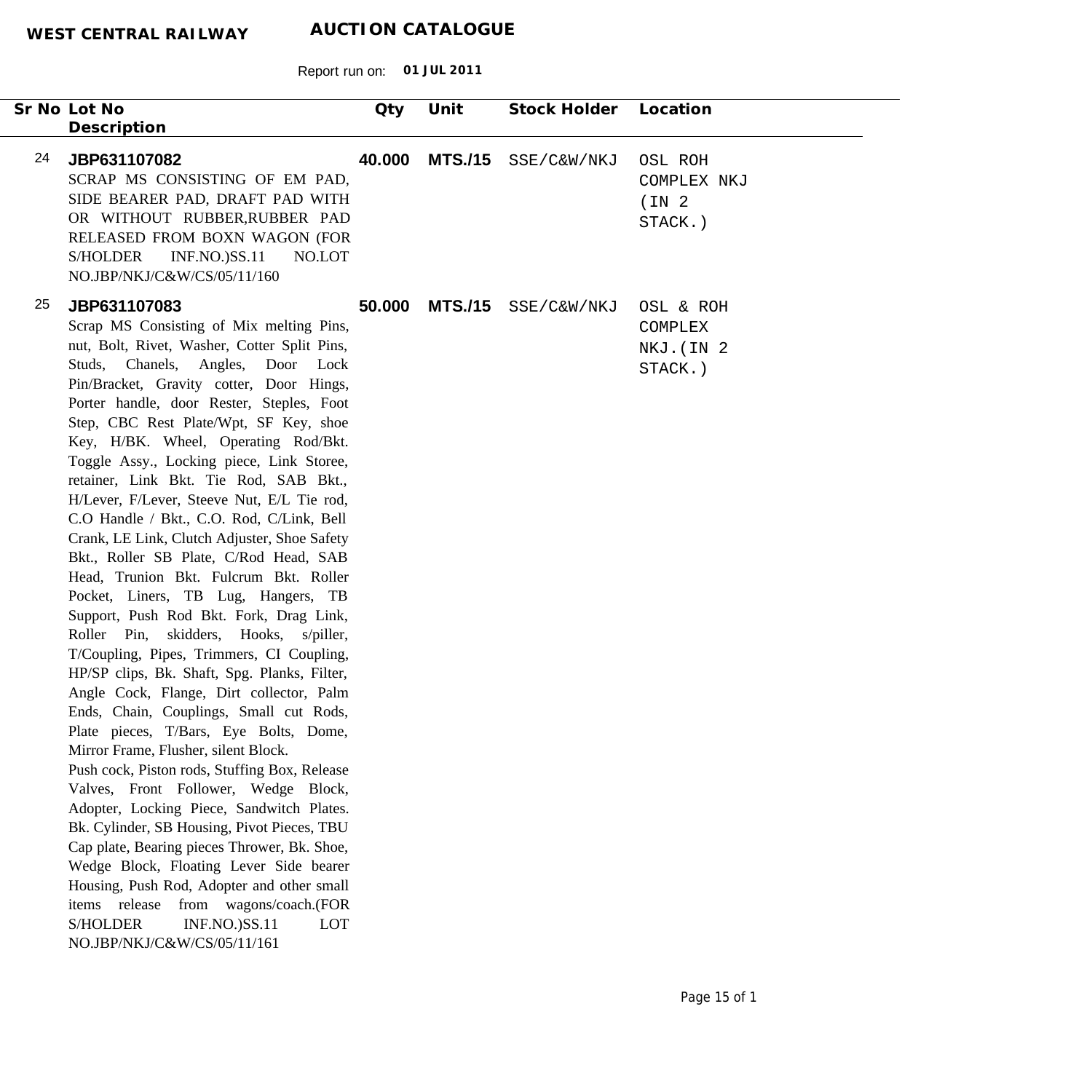|    | Sr No Lot No<br>Description                                                                                                                                                                                                                                              | Qty    | Unit           | Stock Holder Location                   |                                                   |
|----|--------------------------------------------------------------------------------------------------------------------------------------------------------------------------------------------------------------------------------------------------------------------------|--------|----------------|-----------------------------------------|---------------------------------------------------|
| 26 | JBP631107084<br>SCRAP CS CONSISTING OF CBC HEAD,<br>DRAFT BACK STAPPER, FRONT<br>FOLLOWER, ALL COMPONENTS ARE<br>RELEASED<br><b>FROM</b><br>CBC<br><b>BOXN</b><br>WAGON.(FOR S/HOLDER INF.NO.)SS.11<br>LOT NO.JBP/NKJ/C&W/CS/05/11/162                                   | 45.000 | <b>MTS./15</b> | SSE/C&W/NKJ                             | OSL ROH &<br>NSL COMPLEX<br>NKJ. (IN 3<br>STACK.) |
| 27 | JBP631107085<br>SCRAP CS CONSISTING OF HELICAL<br>SPRING, OUTER SPRING, INNER<br>SPRING, SNUBBER SPRING, ALL TYPE<br>HELICAL SPRING RELEASED FROM<br>BOXN WAGON AND COACHES (FOR<br><b>INF.NO.)SS.11</b><br><b>S/HOLDER</b><br><b>LOT</b><br>NO.JBP/NKJ/C&W/CS/05/11/163 | 15.000 | <b>MTS./15</b> | SSE/C&W/NKJ OSL COMPLEX<br>$\mathbf{L}$ | NKJ.                                              |
| 28 | JBP631107086<br>98050096<br>SCRAP FERROUS TURNING & BORING<br>RELEASED FROM WHEEL TURNING &<br>BORING WORKS (FOR S/HOLDER<br><b>INF.NO.)SS.11</b><br>LOT<br>NO.JBP/STA/C&W/11/05/05 DT.14.05.11.                                                                         | 30.000 | <b>MTS./15</b> | SSE/C&W/SAT ROH COMPLEX<br>NA           | STA.                                              |
| 29 | JBP631107087<br>98413508<br>SCRAP MS CONSISTING EM PADS AND<br>SIDE BEARER PADS WITH RUBBER<br>(FOR S/HOLDER INF.NO.)SS.11 LOT<br>NO.JBP/STA/C&W/11/05/04 DT.14.05.2011.                                                                                                 | 30.000 | <b>MTS./15</b> |                                         | SSE/C&W/STA ROH COMPLEX<br>STA.                   |
| 30 | JBP631107088<br>98413454<br>SCRAP COMPOSITE BRAKE BLOCK<br>WITH OR WITHOUT BACK PLATE<br>RELEASED FROM WAGON OF SIZE.<br>(FOR S/HOLDER INF.NO.)SS.11 LOT<br>NO.JBP/STA/C&W/11/05/03 DT.14.05.2011.                                                                       | 15,000 |                | KGS./13 SSE/C&W/STA ROH COMPLEX         | STA.                                              |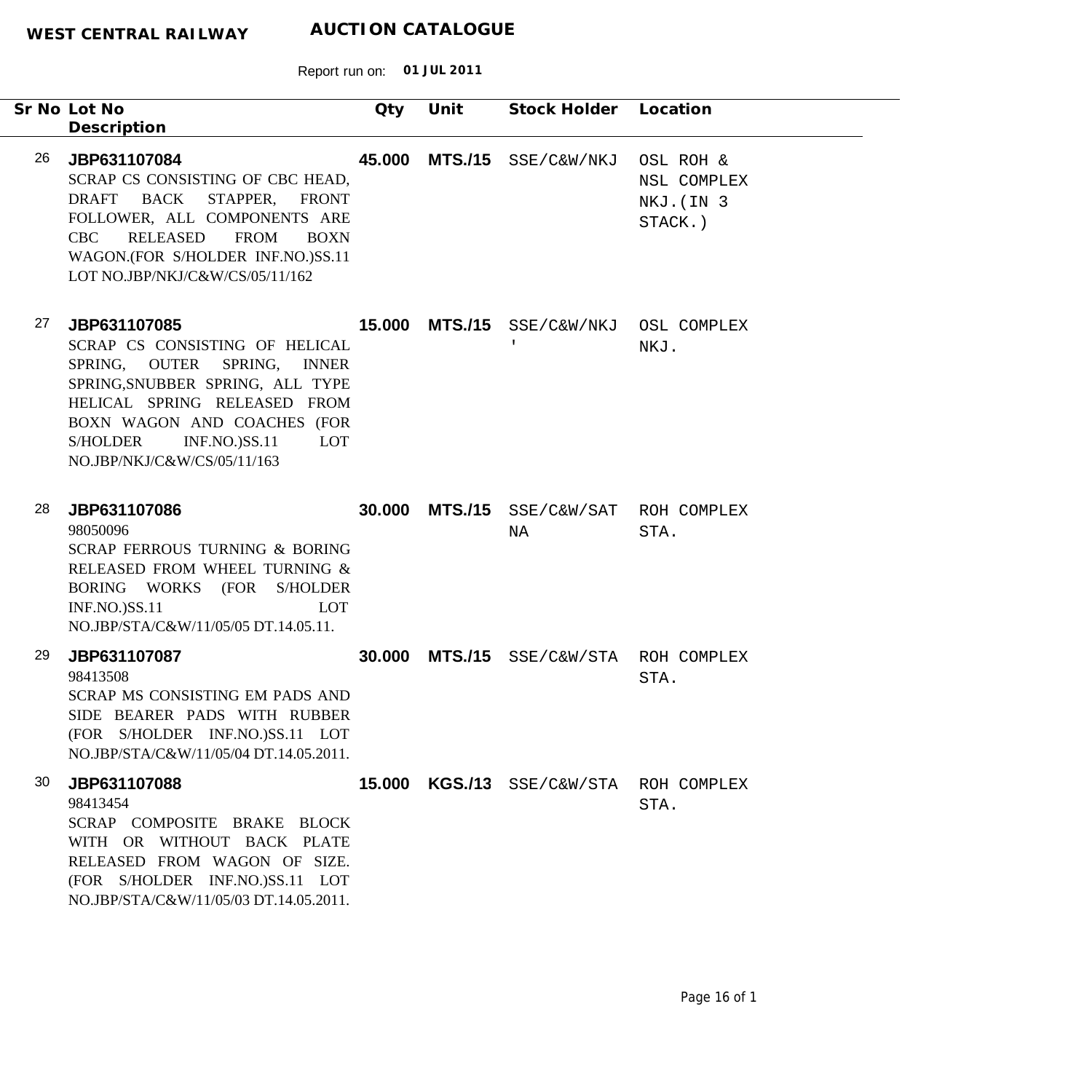|    | Sr No Lot No<br>Description                                                                                                                                                                                                                                                                                                                                                                                                                 | Qty    | Unit | Stock Holder Location           |                                                      |
|----|---------------------------------------------------------------------------------------------------------------------------------------------------------------------------------------------------------------------------------------------------------------------------------------------------------------------------------------------------------------------------------------------------------------------------------------------|--------|------|---------------------------------|------------------------------------------------------|
| 31 | JBP631107089<br>98050126<br><b>SCRAP</b><br>MS<br>MIXED<br><b>MELTING</b><br>CONSISTING BRAKE CYLINDER, SAB,<br>PINS, NUTS, BOLTS, RIVETS, WASHERS,<br>COTTERS, CHANNELS, ANGLES, DOOR<br>LOCK PINS/BRACKET, DOOR HINGE,<br>DOOR, RESTERS, FOOT STEP, SF KEYS,<br>BRAKE SHOE KEYS, HAND BRAKE<br>WHEELS, LOCKING PLATES AND<br>OTHER SMALL FITTINGS OF WAGONS.<br>(FOR S/HOLDER INF.NO.)SS.11 LOT<br>NO.JBP/STA/C&W/11/05/02 DT.14.05.2011. | 15.000 |      | MTS./15 SSE/C&W/STA             | ROH COMPLEX<br>STA.                                  |
| 32 | JBP631107090<br>SCRAP CS CONSISTING OF CAST IRON<br>CENTRE PIVOT (TOP & BOTTOM) CBC<br>HEAD, YOKE, DRAFT, KNUCKLE,<br>FOLLOWERS,<br>RELEASED<br><b>FROM</b><br>BCNA/BOXN/BCX<br>WAGON<br><b>OFF</b><br>SIZE.(FOR S/HOLDER INF.NO.)SS.11 LOT<br>NO.JBP/STA/C&W/11/05/01 DT.14.05.2011.                                                                                                                                                       | 20.000 |      | MTS./15 SSE/C&W/STA ROH COMPLEX | STA.                                                 |
| 33 | JBP631107091<br>98850102<br>SCRAP CI BRAKE BLOCKS GR.II WITH<br>OR WITHOUT MS BRAKE SHOE<br>ETC.(FOR S/HOLDER INF.NO.)SS.11 LOT<br>NO.NKJ/TRS/SC/2010-11/13<br>DT.09.03.2011.                                                                                                                                                                                                                                                               | 25.000 |      | MTS./15 SSE/ELS/NKJ             | MATERIAL<br>WILL BE<br>DELIVERED<br>FROM ELS<br>NKJ. |
| 34 | JBP631107092<br>98050813<br>SCRAP FERROUS COMPONENTS OF AC<br>LOCO PARTS CONSISTING EQULISER<br>BEAM (LONG & SHORT)(FOR S/HOLDER<br>INF.NO.)SS.11 LOT NO.NKJ/TRS/SC/2010-<br>11/14 DT.09.03.2011.                                                                                                                                                                                                                                           |        |      | 10.000 MTS./15 SSE/ELS/NKJ      | MATERIAL<br>WILL BE<br>DELIVERED<br>FROM ELS<br>NKJ. |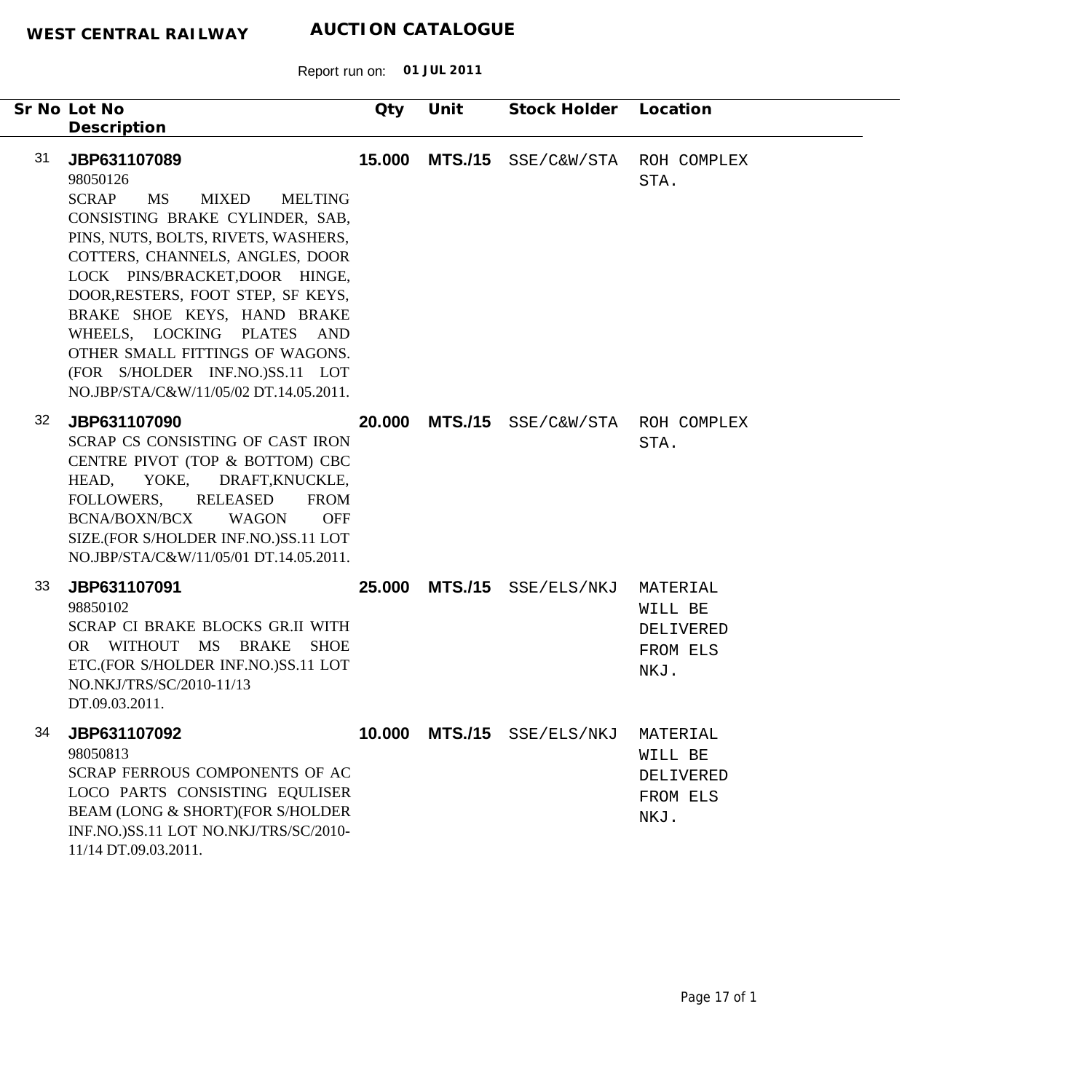|    | Sr No Lot No                                                                                                                                                                                                                                                                                                                                           | Qty    | Unit           | Stock Holder        | Location                                       |
|----|--------------------------------------------------------------------------------------------------------------------------------------------------------------------------------------------------------------------------------------------------------------------------------------------------------------------------------------------------------|--------|----------------|---------------------|------------------------------------------------|
|    | Description                                                                                                                                                                                                                                                                                                                                            |        |                |                     |                                                |
| 35 | JBP631107093<br><b>SCRAP</b><br><b>CONDEMNED</b><br><b>COACH</b><br><b>CONSISITNG</b><br><b>OF</b><br><b>OLD</b><br>IRON, STEEL, WOOD, DECOLUM<br>$\&$<br>NONFERROUS ITEMS RELEASED FROM<br>CONDEMNED COACH NOS WC 84412 GS<br>& WC 84475GS(FOR S/HOLDER INF.NO.)<br>SS.11 LOT NO.JBP/C&W/COACH/02/11<br>DT.17.06.11<br>MODE PF DELIVERY BY ACTUAL WT. | 29.000 | <b>MTS./15</b> | SSE/C&W/JBP         | LINE NO.5<br>OF C&W SICK<br>LINE JBP.          |
|    | RETURNABLE ITEMS AS PER CME WCR<br><b>LETTER</b><br>WCR.M.C,02.705.VOL-II<br><b>CEE</b><br><b>WCR</b><br>DT.28.04.2011<br>$\&$<br>L.NO.WCR.1.02.2107<br>DT.12.02.09<br>ATTACHED.                                                                                                                                                                       |        |                |                     |                                                |
| 36 | JBP631107094<br><b>SCRAP</b><br>CONDEMNED<br><b>COACH</b><br>CONSISTING OF OLD IRON STEEL,<br>WOOD, DECOLUM & NON FERROUS<br>ITEMS RELEASED FROM CONDEMNED<br><b>COACH</b><br>NO.WR<br>922625<br>GS(FOR<br>LOT<br><b>S/HOLDER</b><br>INF.NO.)<br>NO.JBP/C&W/COACH/01/11<br>DT.04.06.2011.<br>MODE OF DELIVERY BY ACTUAL WT.                            | 14.000 |                | MTS./15 SSE/C&W/JBP | ENGINEERING<br>SIDING<br>GADARWARA<br>STATION. |
|    | RETURNABLE ITEMS AS PER CME WCR<br><b>LETTER</b><br>WCR.M.C,02.705.VOL-II<br>$\&$<br><b>CEE</b><br><b>WCR</b><br>DT.28.04.2011<br>L.NO.WCR.1.02.2107<br>DT.12.02.09<br>ATTACHED.                                                                                                                                                                       |        |                |                     |                                                |